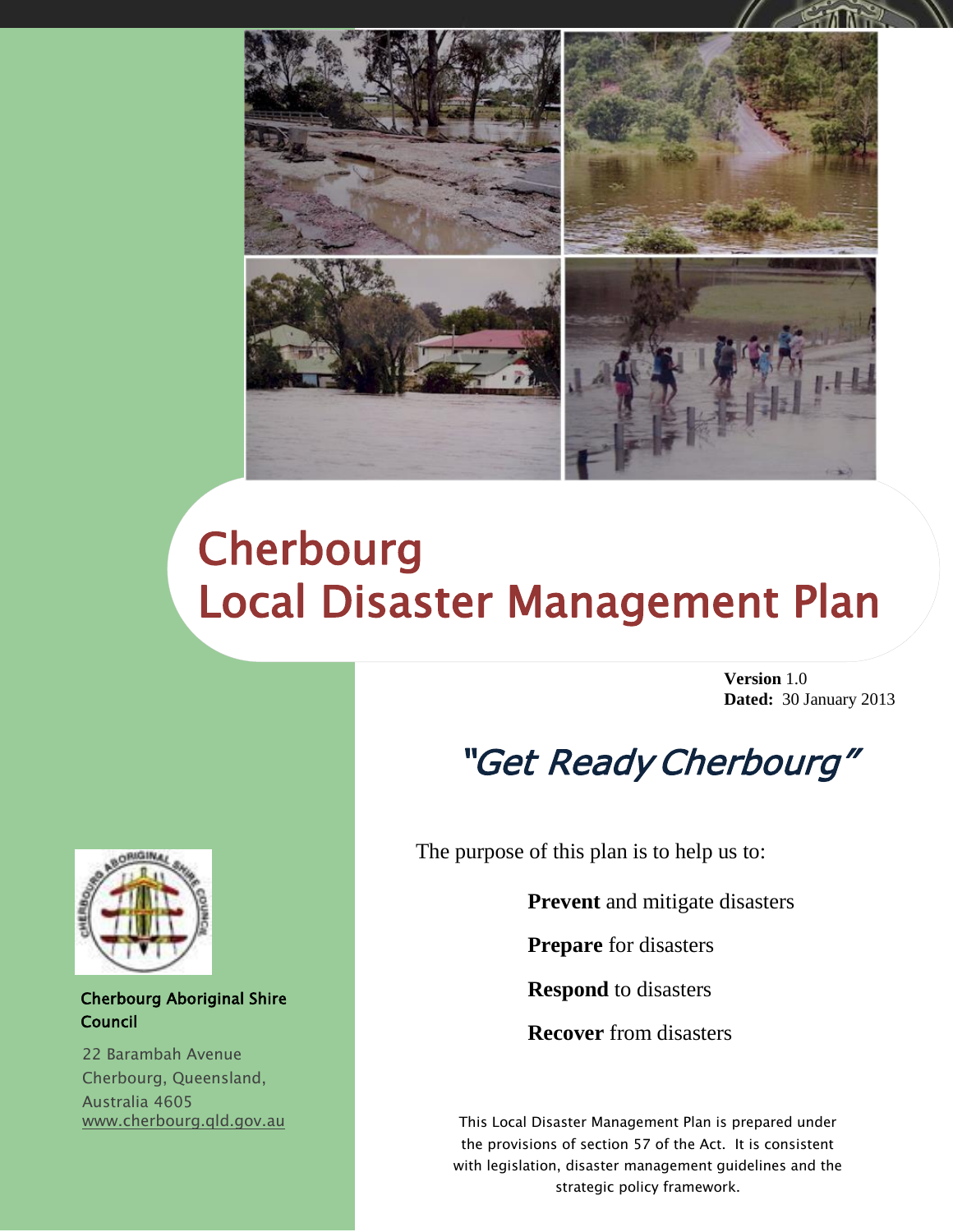## **Distribution**

This plan is distributed to the following people and organisations:

## Council & Community Organisations

Mayor & Deputy Mayor Chief Executive Officer Manager Local Government and Corporate Services Manager Community Services Manager Economic and Community Development Works Supervisor Environmental Health Worker Radio Us Mob 94.1 Ration Shed

## State Agencies

District Disaster Coordinator Gympie QPS Police Sergeant, Cherbourg QFRS Area Director, Kingaroy QAS Station Officer Murgon EMQ Area Director, Gympie/South Burnett Chair of the Essential Services Group Cherbourg Hospital Qld Parks and Wildlife Sunwater Energex Aboriginal and Torres Strait Islander and Multicultural Affairs

## Document Control

This plan is managed by the Cherbourg Aboriginal Shire Council. The Council Chief Executive Officer is the controller of this plan. Any proposed changes to this plan should be provided to:

Manager Local Government and Corporate Services Cherbourg Aboriginal Shire Council T 07 4168 1866 F 07 4168 2727 M 0431394269

This plan is version controlled. The latest version will be made available to those who need it to do their job in a disaster, or to anyone who wants to know our Disaster plan.

Cherbourg Aboriginal Shire Council will maintain and make publicly available a Version Control Register for the Local Disaster Management plan. This register records all amendments to the plan for each version issued.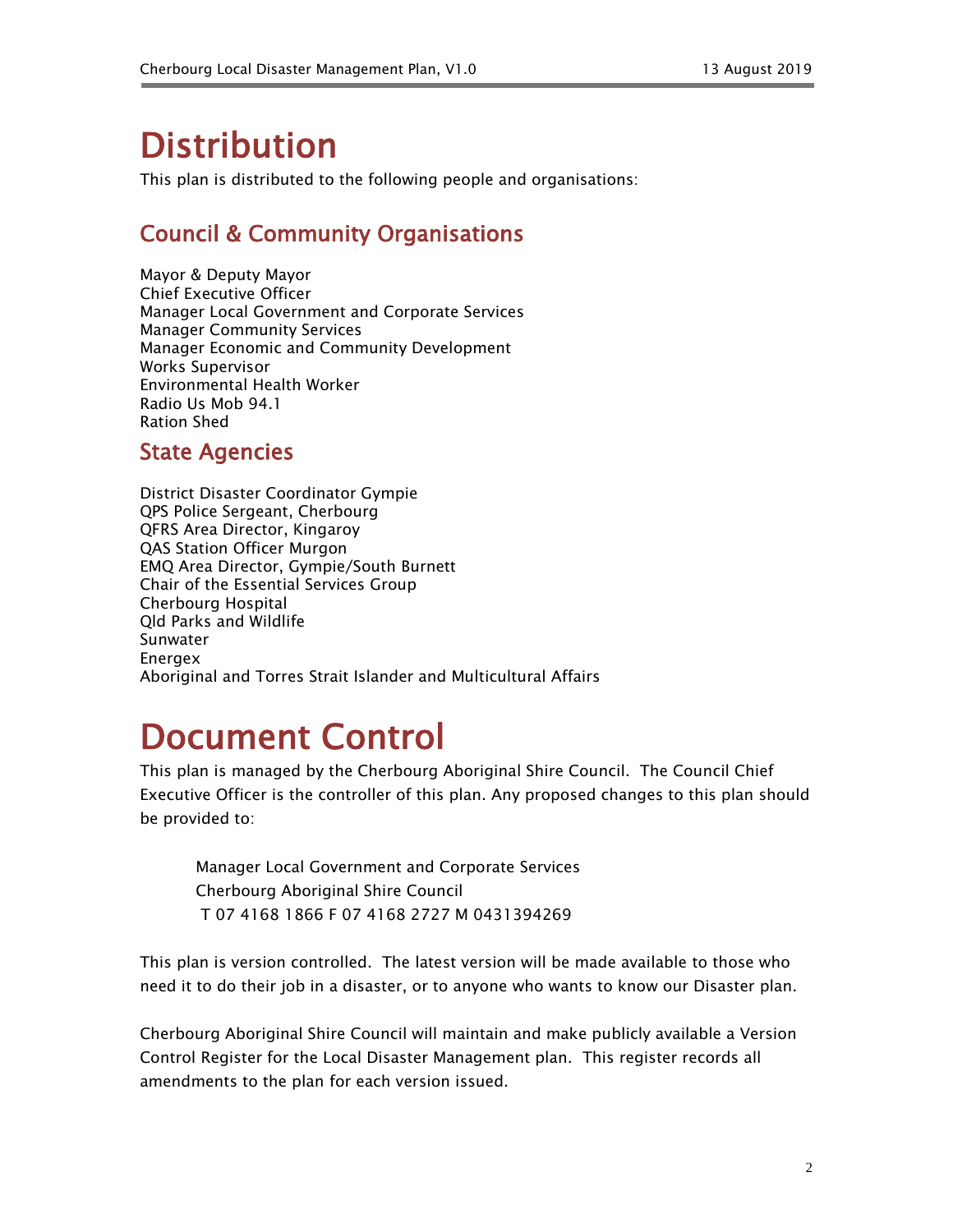## **Contents**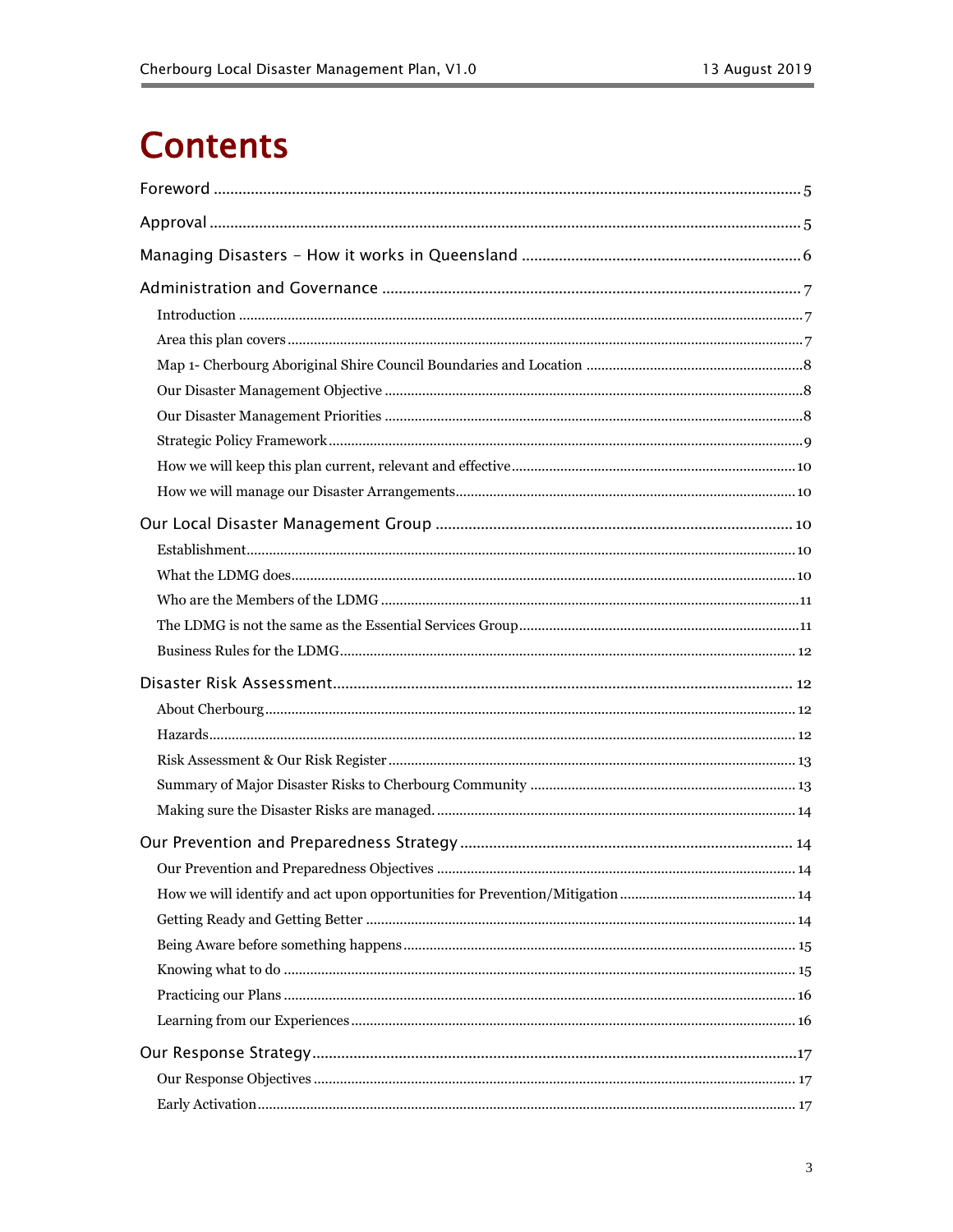| Annexure D - Murgon and Cherbourg Shires Natural Disaster Risk Study 2007 34 |  |
|------------------------------------------------------------------------------|--|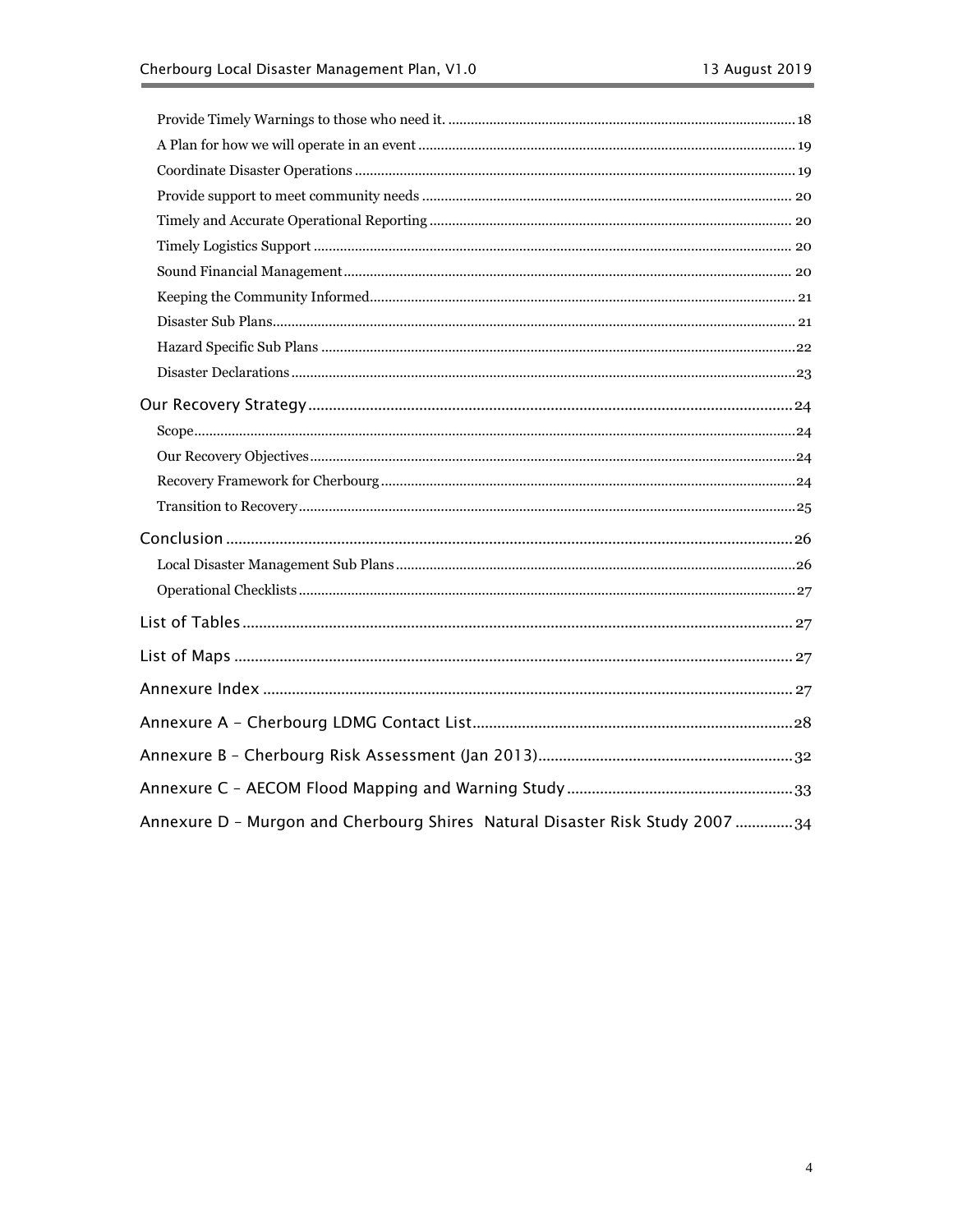## <span id="page-4-0"></span>Foreword



Our community has been hit by disasters before and we will get hit again. The flooding and isolation of our community in 2010/2011 reminds us that we can be affected. We need a disaster plan. Something that guides us to prepare for disasters, respond to them when they happen, and recover from them afterwards. This plan has been developed to do that. It tells us what could happen and how bad it could be. It tells us what we have to do as a community to prepare beforehand. It tells us how we should respond during a disaster and it tells us what we need to do after a disaster.

Our disaster plan is an important document to everyone in the community. You should read through it so you know about these things and can help us become a disaster resilient community.

<Signature> Ken Bone Mayor

## <span id="page-4-1"></span>Approval

This plan provides for effective disaster management of the Cherbourg Aboriginal Community within the Cherbourg Aboriginal Shire Council area in accordance with the Disaster Management Act, 2003. It is endorsed by the Local Disaster Management Group.

This plan is approved for distribution by the Cherbourg Aboriginal Shire Council.

<signature> Ken Bone Mayor Cherbourg Aboriginal Shire Council

Date: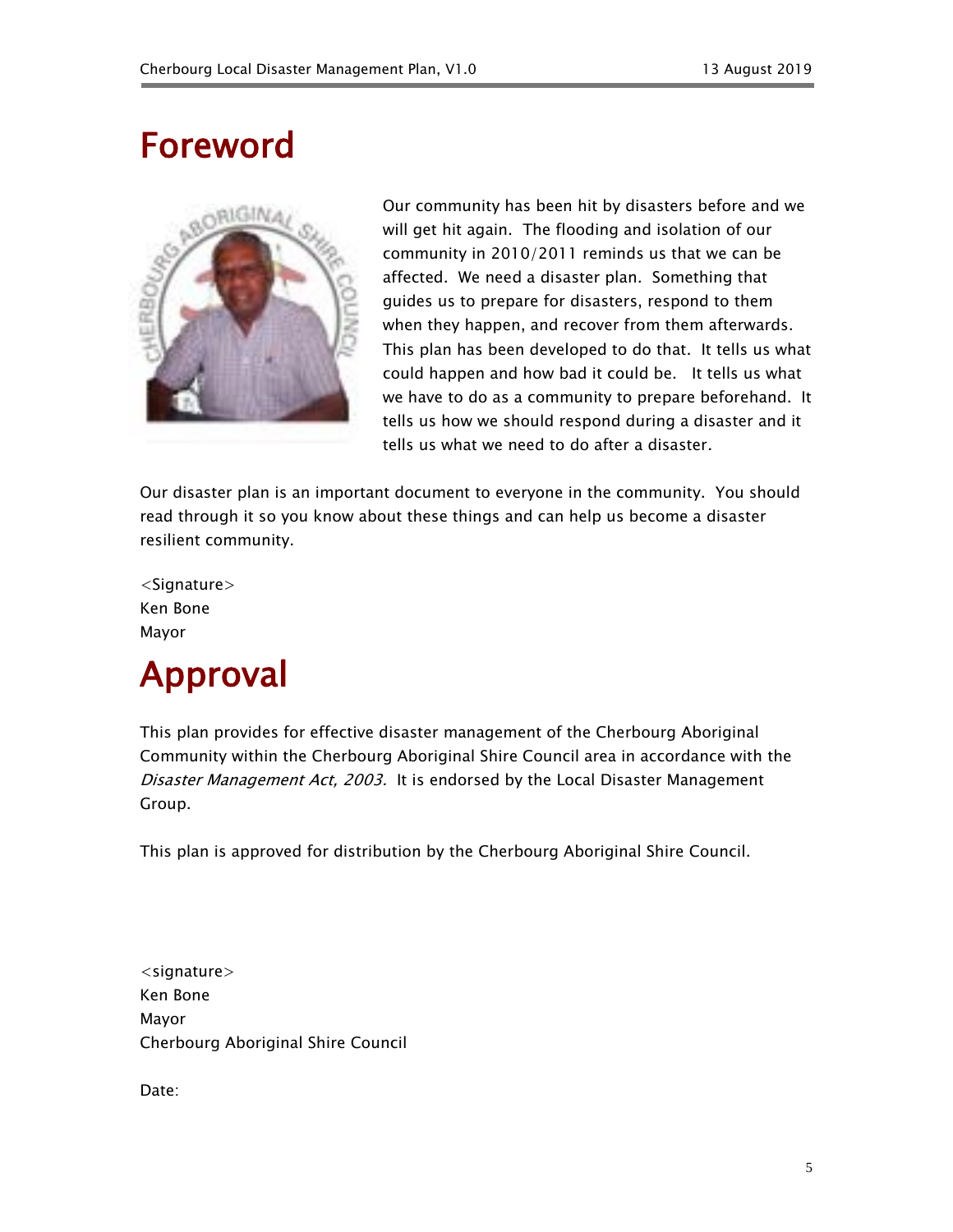## <span id="page-5-0"></span>Managing Disasters - How it works in **Queensland**

The Queensland Disaster Management System is made up of Disaster Management Groups and Disaster Coordination Centres at Local, District, State and Australian Government levels as depicted in the diagram below.

The Cherbourg Local Disaster Management Group is responsible for managing disasters in Cherbourg. They are required by the Queensland Disaster Management Act, 2003 to help the Cherbourg Aboriginal Shire Council to maintain and implement a disaster management plan.

When disasters are not happening, the Local Disaster Management Group helps the Council and the Community to try to prevent or mitigate possible disasters and prepare the community for various things that could happen such as storms, bushfires and earthquake and other things.





When disasters happen, the Local Disaster Management Group meets to solve problems and coordinate the response to the disaster. They are helped by a number of organisations including community organisations. Some of these are local and are members of our Group, but some belong to the Gympie District Disaster Management Group and they are there to support the Cherbourg Local Disaster Management Group. If the District can't help then the State or the Commonwealth Government will try to help.

For more information on the Queensland Disaster Management System go to: <http://www.emergencyvolunteering.com.au/home/disaster-ready/menu/qdma>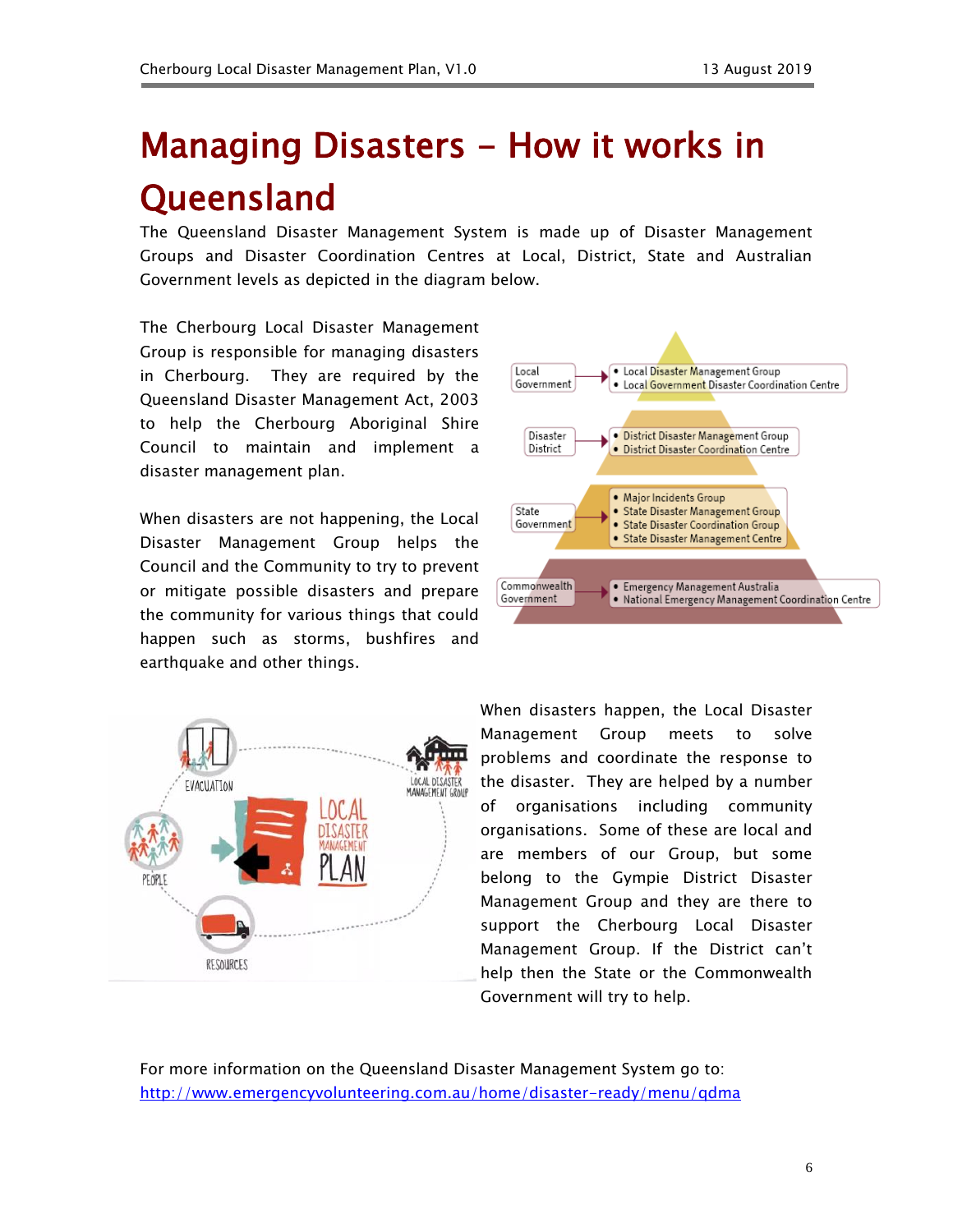## <span id="page-6-1"></span><span id="page-6-0"></span>Administration and Governance Introduction

Our Disaster Management Plan has been developed in two parts – this plan and a companion Disaster Operating Manual.



This document is the main plan and details how the Cherbourg Community will manage disasters included Prevention and Mitigation, Preparation, Response and Recovery. This plan provides a broad overview of these things. It has been developed so that it can be read and understood by everyone in the community.

The main plan is supported by a Disaster Operating Manual which contains a number of Sub Plans. These provide much more detail as well as the procedures to be followed by the Local Disaster Management Group and the Council in undertaking disaster management for the Cherbourg Community. The companion Disaster Operating Manual is part of the Cherbourg Disaster Management Plan and is held by Council. The operating manual, or individual Sub Plans, can be made available to anyone who needs them.

### <span id="page-6-2"></span>Area this plan covers

This plan is for the Cherbourg Community within the boundaries of the Cherbourg Aboriginal Shire Council as depicted in Map 1.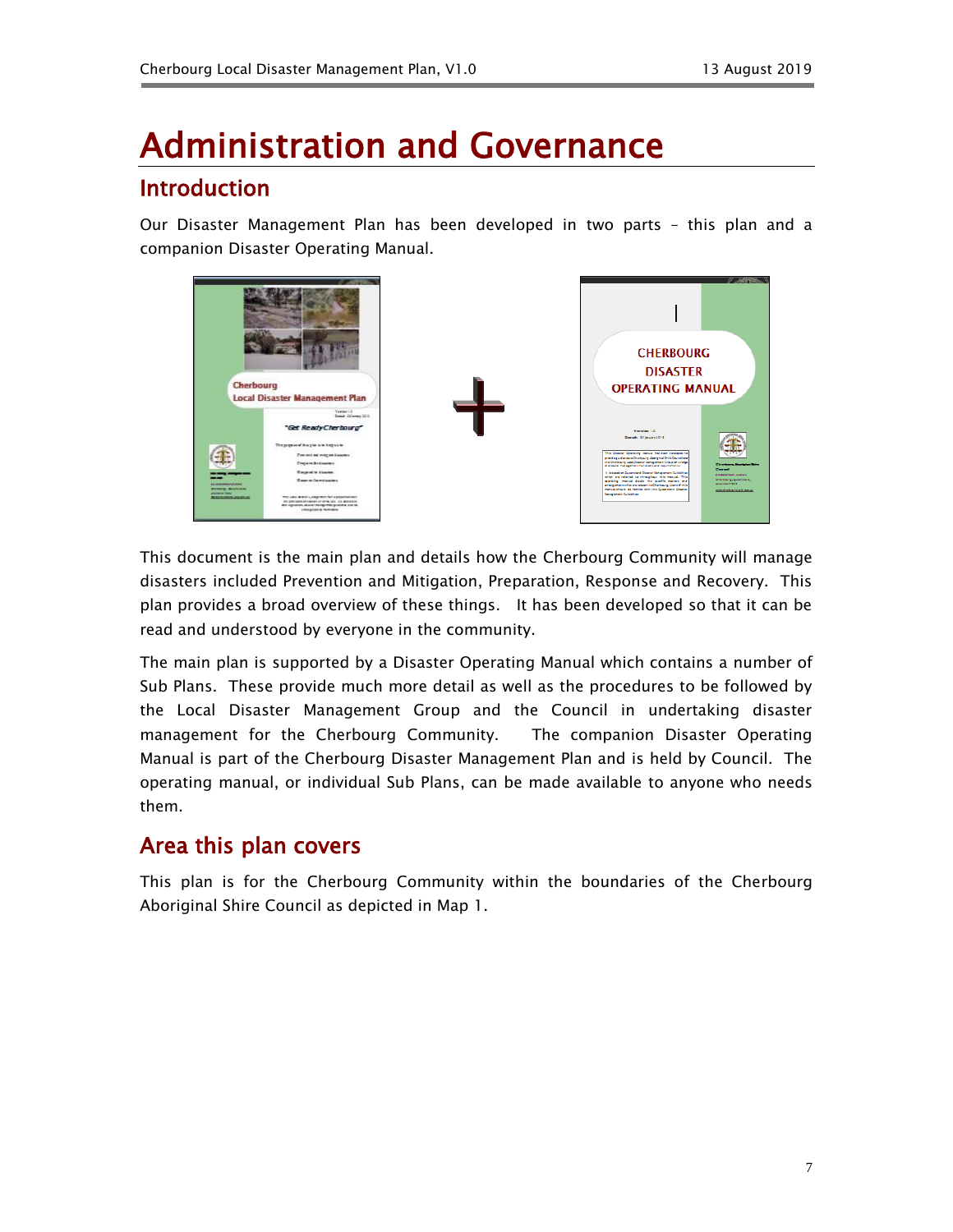

Map 1- Cherbourg Aboriginal Shire Council Boundaries and Location

## <span id="page-7-1"></span><span id="page-7-0"></span>Our Disaster Management Objective



Our Disaster Management Objective is to ensure the safety and well being of our community. The objective of this plan is to document how we manage disasters in Cherbourg. Our plan:

- Includes arrangements for mitigating, preventing, preparing for, responding to and recovering from a disaster.
- Complies with state legislation, policy, plans and guidelines concerning disaster management.

## <span id="page-7-2"></span>Our Disaster Management Priorities

When making decisions about disaster management the following priorities will be applied:

- Priority One: Preservation of Life
- Priority Two: Community Well Being
- Priority Three: Protection of Property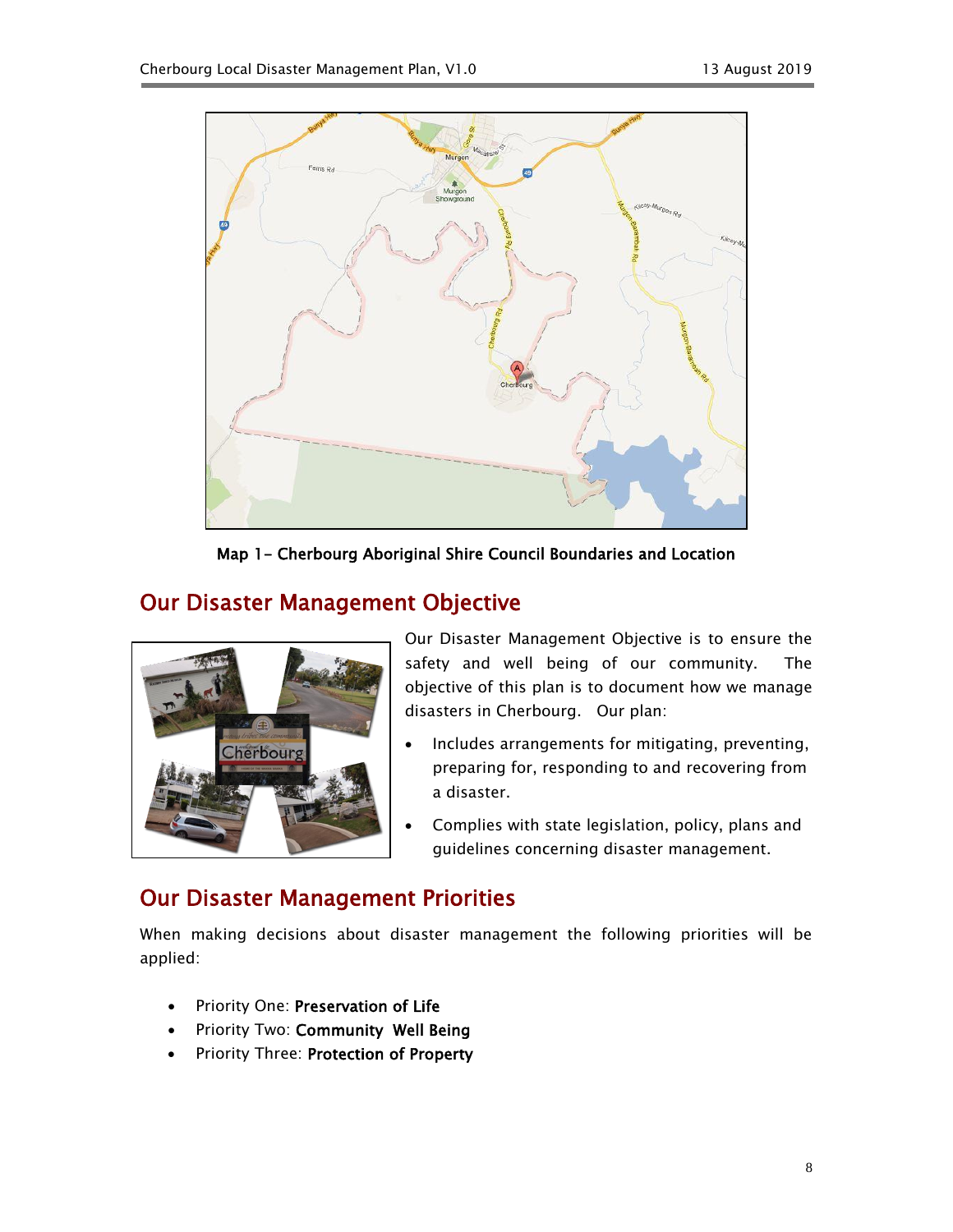### <span id="page-8-0"></span>Strategic Policy Framework

Our Plan has been developed in accordance with the State Strategic Policy Framework for Disaster Management. The following paragraphs highlight how we are conforming to the policy's eight principles.

- Our Plan is based on research and flood modelling studies. We engaged engineers and other technical people to come and look at Barambah Creek and help us understand how high the water could go. They drew maps of different levels of flood. These maps also allow us to install an automatic flood gauge in the Creek that will help with flood warnings. We also used technical advice from experts on what could happen to us including: bushfire, severe storms, cyclone, pandemic, earthquakes, dam failure and heat wave.
- Our Plan is managed. Our plan outlines the disaster management responsibilities of key people in the community and the Agencies that support our community. It describes how everyone works together and what we have to do under the Queensland Disaster Management Act, 2003.
- Our Plan is based on assessment of risk. We looked at all the disasters that could happen in Cherbourg. By analysing how disasters could affect us (risks) we can work out how to prevent those things from happening, or, if we can't prevent them, how we should prepare for them and respond to them when needed. Our risk assessment helps us focus on what is really important to us.
- Our Plan Identifies opportunities to mitigate risk. Sometimes we can reduce the risk of something bad happening by working to help prevent it, or we can reduce the impact. Our plan helps us understand what we can do in our community to prevent disasters or lessen their impact.
- Our Plan tells us how to prepare. Our plan guides us in our preparation to deal with disasters. It provides procedures to ensure everyone knows what to do before a disaster, including how to make the community better prepared.
- Our Plan tells us how we should respond. Our plan quides us when disasters happen. It provides procedures to coordinate everyone's effort and informs us on what we need to do to deal with a disaster.
- Our plan guides us in our Recovery. Our plan guides us in providing relief and how we can best manage the Recovery after a disaster.
- Our Plan helps us learn from disasters. Learning from disasters is important to ensure we are better prepared next time. Our plan tells us how to capture the lessons of disaster events to make our plan and our community stronger.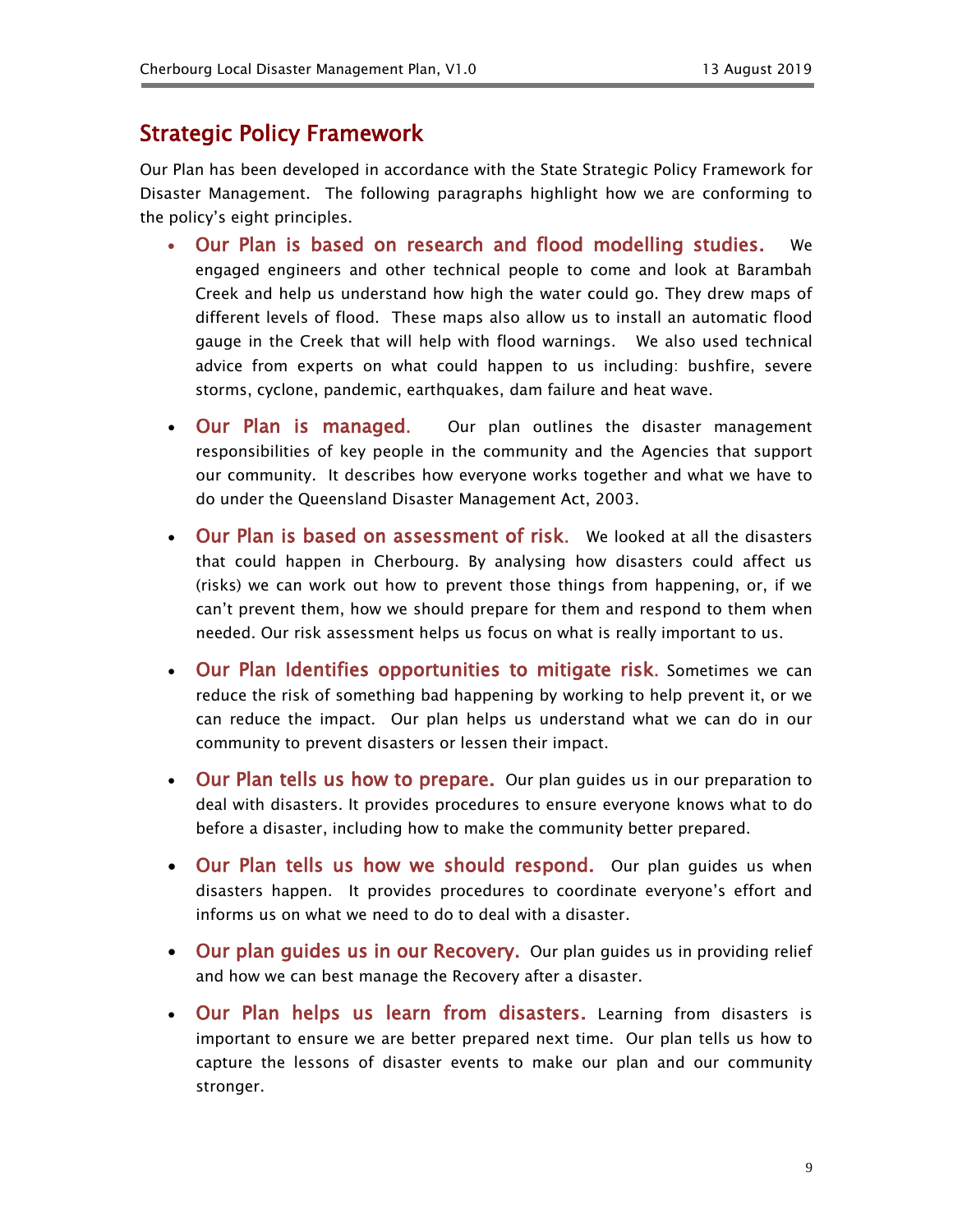### <span id="page-9-0"></span>How we will keep this plan current, relevant and effective

This plan will be reviewed each year through an internal review by Council and an external review by the Gympie Disaster District.

The purpose of the external review is to make sure we meet the legislation, policy, plans and guidelines. The purpose of the Council internal review is to ensure that the plan and sub plans remain up to date, relevant and effective.

The plan is constantly checked by Council. The plan's effectiveness can be judged by exercising key parts of the plan and Council will conduct a disaster exercise annually to do this.

#### <span id="page-9-1"></span>How we will manage our Disaster Arrangements

The business processes and governance requirements for disaster management in Cherbourg Aboriginal Shire Council area are detailed in Sub plan 1 – Business and Governance Arrangements.

## <span id="page-9-3"></span><span id="page-9-2"></span>Our Local Disaster Management Group Establishment

A Local Disaster Management Group (LDMG) is established for the Cherbourg community in accordance with s.29 of the Act. These are the people who will make the decisions about what is best to help us manage disasters including our preparation before a disaster, our response during a disaster and our recovery after a disaster.

### <span id="page-9-4"></span>What the LDMG does

The functions of the LDMG (summarised from s.30 of the Act) are to:

- Make sure our plans and arrangements are consistent with state disaster management policy, plans and guidelines.
- Develop disaster management for the Cherbourg Community and make sure it is up to date, relevant and effective.
- Help the Council prepare and maintain this plan and its sub plans.
- Keep the Disaster District informed on ways they can help disaster management in Cherbourg.
- Ensure the community is aware of ways of reducing the impacts of disasters as well as preparing for, responding to and recovering from a disaster.
- Manage disaster operations when disasters strike including coordinating the resources necessary to respond effectively.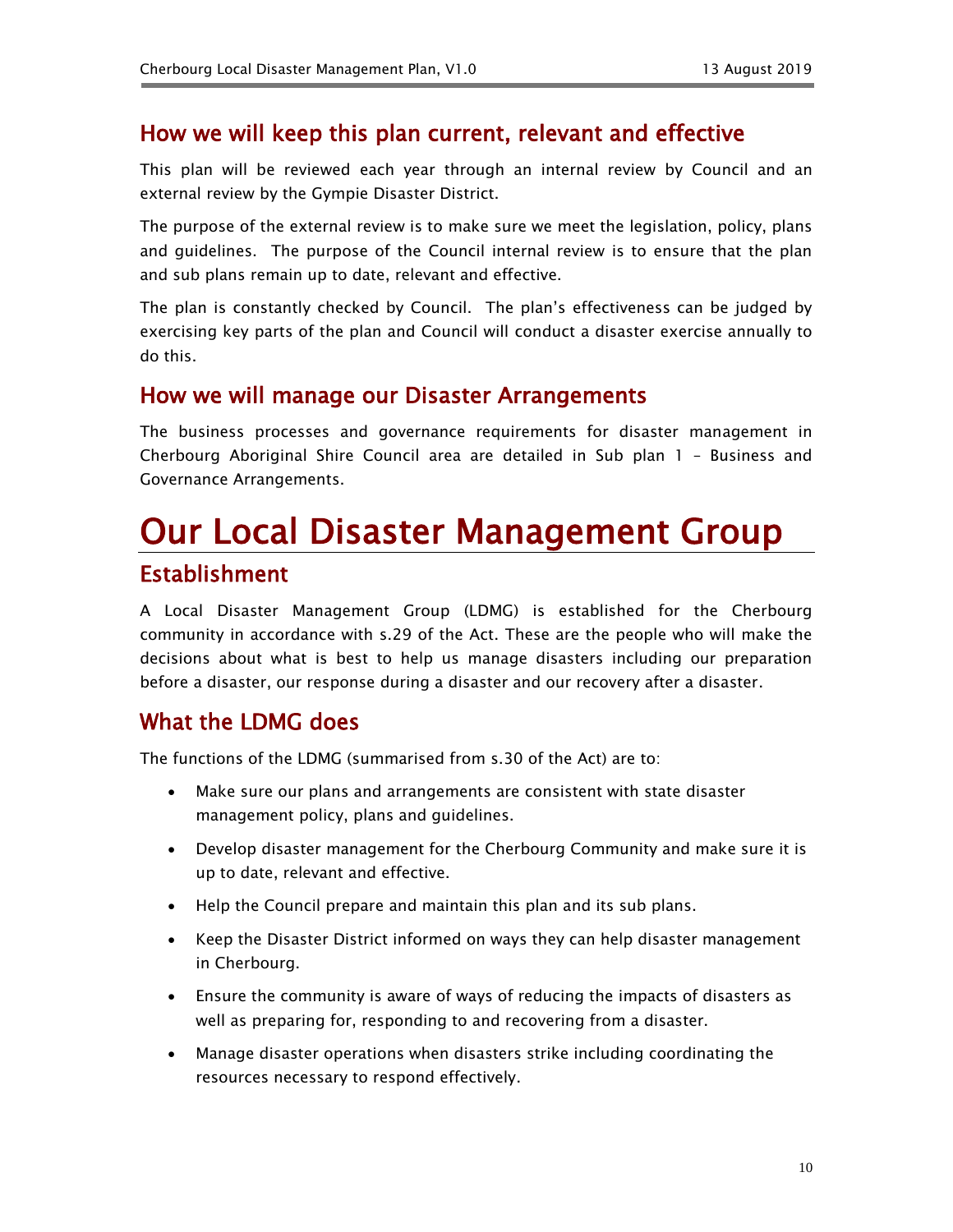Make sure there is effective communication in the LDMG and with the Disaster District and other local disaster management groups when a disaster happens.

## <span id="page-10-0"></span>Who are the Members of the LDMG

Members of the LDMG are people from various organisations who can help in a disaster. They are people who have the required authority to speak for their agency or organisation and to implement decisions of the Group. The members and their level of authority will be confirmed through an appointment process (see Sub Plan 1 – Business and Governance Arrangements).

Membership of the Cherbourg LDMG is detailed table 1.

| Members - make the decisions. |                                                                                  |           |                                     |
|-------------------------------|----------------------------------------------------------------------------------|-----------|-------------------------------------|
|                               | <b>Council</b>                                                                   |           | <b>State Government</b>             |
| ٠                             | Mayor & Deputy Mayor (Chair)                                                     | $\bullet$ | <b>Cherbourg Police Sergeant</b>    |
| ٠                             | Chief Executive Officer (Local Disaster                                          | $\bullet$ | Area Director South Burnett, QFRS   |
|                               | Coordinator)                                                                     | $\bullet$ | Station Officer, Murgon QAS         |
| ٠                             | Manager Local Government and                                                     | $\bullet$ | Area Director, EMQ, Gympie/South    |
|                               | <b>Corporate Services</b>                                                        |           | <b>Burnett</b>                      |
| ٠                             | <b>Manager Community Services</b>                                                |           | Dept of Communities as Chair of the |
| ٠                             | Manager Economic and Community                                                   |           | <b>Essential Services Group</b>     |
|                               | Development                                                                      | ٠         | Cherbourg Hospital Manager          |
|                               | <b>Works Supervisor</b>                                                          |           |                                     |
|                               | Environmental Health Worker                                                      |           |                                     |
|                               | Advisors - provide advice to the members of the LDMG                             |           |                                     |
|                               | Sunwater - for issues with Bjelke Petersen Dam                                   |           |                                     |
| ٠                             | <b>Energex</b> - for power supply issues affecting Cherbourg                     |           |                                     |
| $\bullet$                     | South Burnett Regional Council - for assistance with resources when necessary.   |           |                                     |
| ٠                             | Radio Us Mob 94.1 - for assistance in public information and education           |           |                                     |
| $\bullet$                     | Qld Parks and Wildlife - for advice and assistance for bushfire warning and road |           |                                     |
|                               | access through Wondai State Forest.                                              |           |                                     |
|                               | Bureau of Meteorology - for flood, severe weather and other warnings and         |           |                                     |
|                               | information.                                                                     |           |                                     |

#### Table 1 - Members of the Local Disaster Management Group and Advisors

A contact list (not for public release) is at Annex A.

### <span id="page-10-1"></span>The LDMG is not the same as the Essential Services Group

The LDMG should not to be confused with the Essential Services Group (ESG) which has a similar membership to the LDMG. The ESG has been established to bring together a number of State Government agencies to better coordinate the provision of day to day services to the Cherbourg Community. The ESG does not have a specific responsibility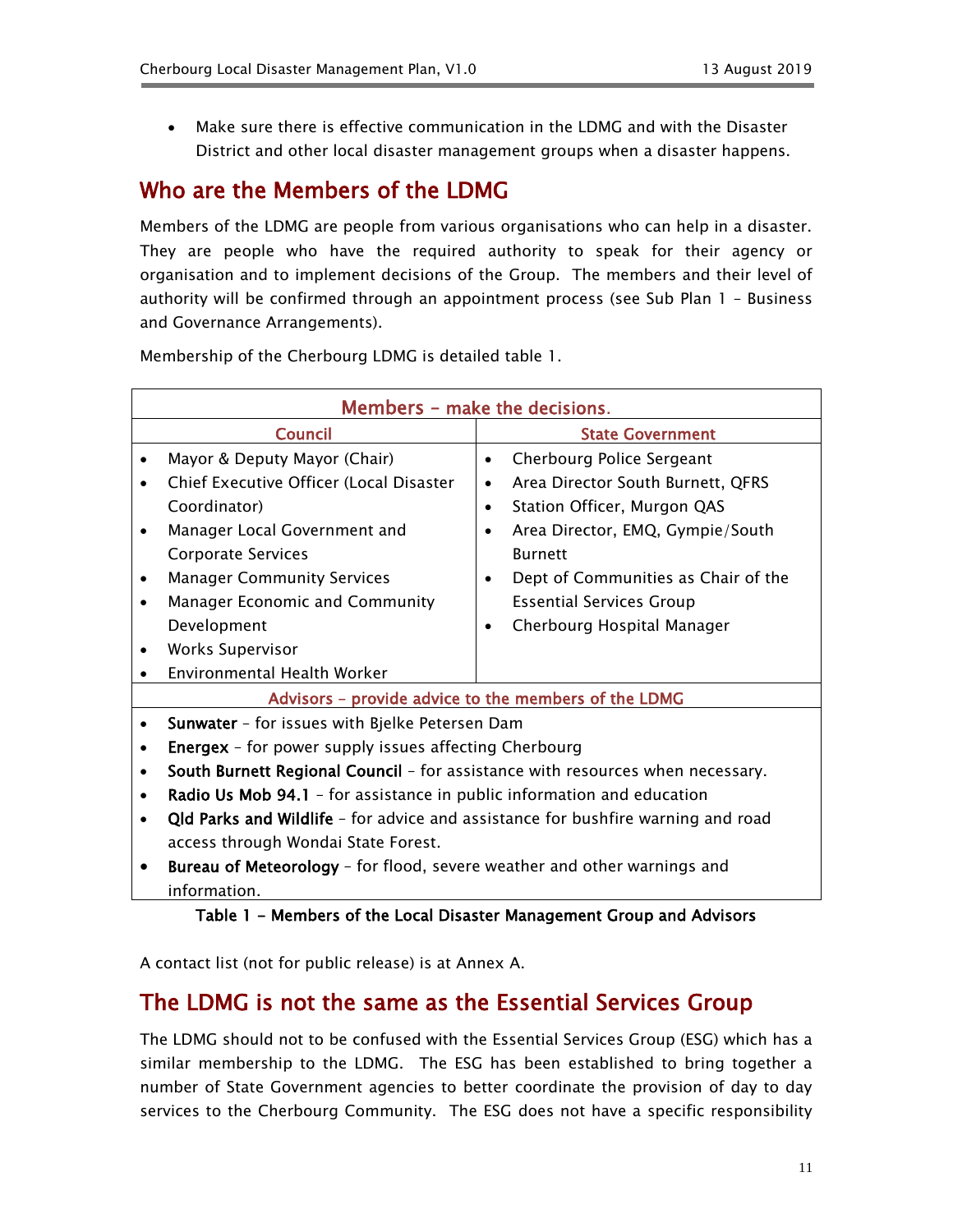for disaster management. However, recognising that the daily work of the ESG can assist in disaster management, the Chair of the ESG is an appointed member of the LDMG.

## <span id="page-11-0"></span>Business Rules for the LDMG

The business rules for the LDMG are detailed in the Local Disaster Sub plan 1 – Business and Governance Arrangements.

## <span id="page-11-1"></span>Disaster Risk Assessment

## <span id="page-11-2"></span>About Cherbourg

A description of the community that provides the context for the Cherbourg risk assessment is part of the 2013 Cherbourg Risk Assessment at Annex B. The Cherbourg community has many unique features that make it vulnerable to disaster impact. These include its location and demographics. The Risk Assessment considers what could happen and how it might affect us.

### <span id="page-11-3"></span>Hazards

| <b>Hazard</b>            | <b>Remarks</b>                                                                                                                                                                                                                                                                                                                                                       |
|--------------------------|----------------------------------------------------------------------------------------------------------------------------------------------------------------------------------------------------------------------------------------------------------------------------------------------------------------------------------------------------------------------|
| Flood                    | Barambah Creek can flood at minor, moderate and major levels.<br>Moderate to Major flooding can flood the main road to Murgon<br>isolating the town. Major flooding inundates houses and buildings.                                                                                                                                                                  |
| <b>Bushfire</b>          | Grass fires around community are common in late spring, early<br>summer. Bushfire in the Wondai State Forest could affect Cherbourg.                                                                                                                                                                                                                                 |
| Severe<br>Storms/Cyclone | Severe storms are common in early summer and can hit with little<br>warning. Cyclones are not common but it is possible a big cyclone<br>could come in from the coast and still be a cyclone when it reaches<br>Cherbourg. Severe Storms and Cyclone are similar in their impact on<br>the community and are considered together in our risk assessment<br>and plan. |
| Heatwave                 | May occur from time to time during Summer. A heatwave is when<br>there are 3 or more days in a row above 35 degrees Celsius.                                                                                                                                                                                                                                         |
| Earthquake               | The region could have an earthquake. Minor earthquakes are<br>commonly recorded in the region.                                                                                                                                                                                                                                                                       |
| Pandemic                 | The community is particularly vulnerable to any pandemic outbreak.                                                                                                                                                                                                                                                                                                   |
| Dam Failure              | The Bjelke Petersen Dam lies just south east of the community. While<br>very unlikely, the dam could be damaged in some way that could                                                                                                                                                                                                                               |

The following hazards have been assessed for the Cherbourg Community: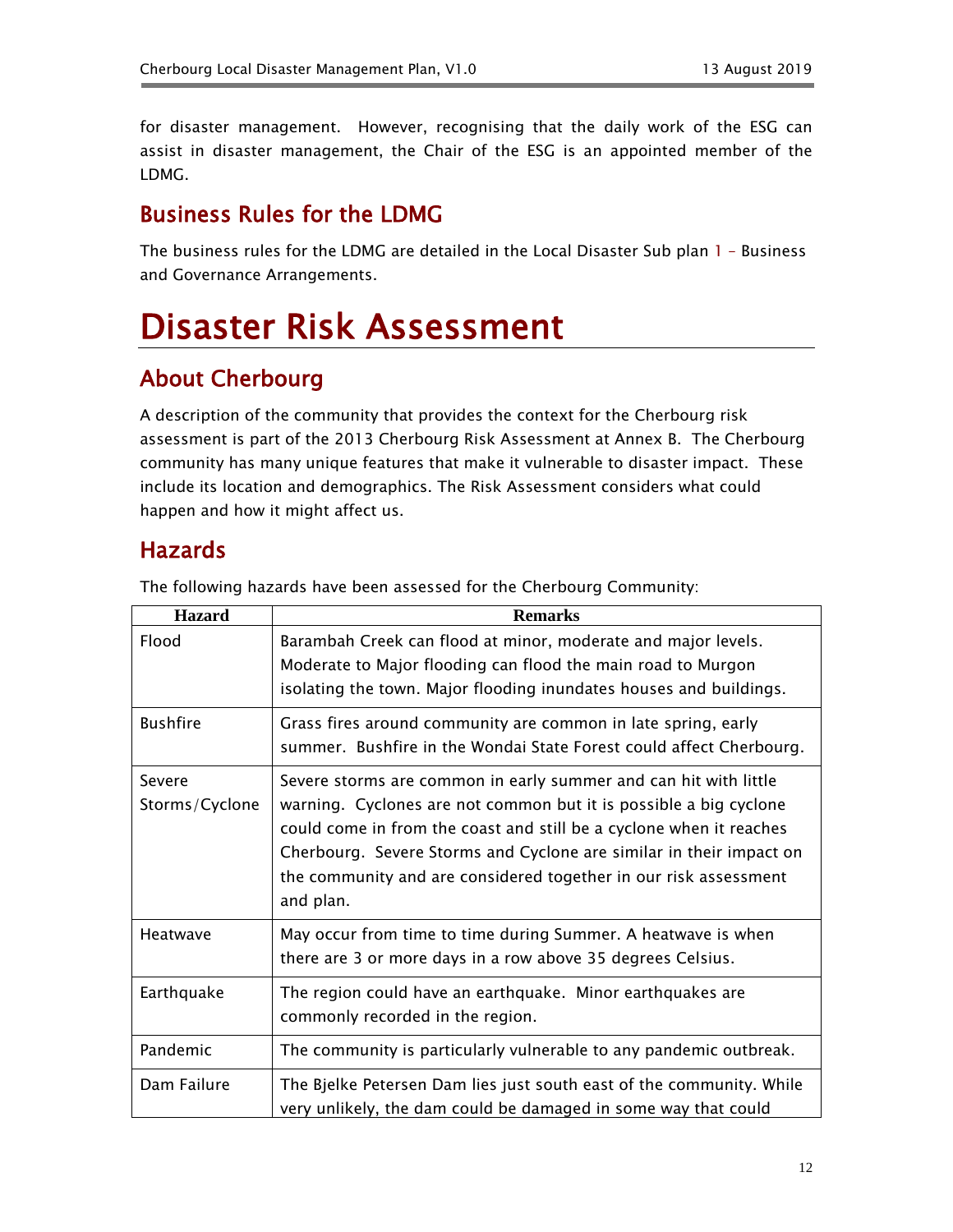|                             | cause sudden downstream flooding.                                                                                                                                   |
|-----------------------------|---------------------------------------------------------------------------------------------------------------------------------------------------------------------|
| Infrastructure<br>Failure   | Power failures can cause loss of water, sewerage treatment, and<br>communications and affect provision of community services.                                       |
| Emergency<br>Animal Disease | The community runs cattle within the Cherbourg Council area. They<br>are a source of income which could be disrupted in an outbreak of<br>Emergency Animal Disease. |
| Mass Casualty<br>Event      | An accident or other event could cause injury or death to more than 4<br>people at once which would stretch our medical and ambulance<br>capabilities.              |

Table 2 – Hazards that could affect Cherbourg Community

See the 2013 Cherbourg Risk Assessment Annex B for more detail on the extent, frequency, severity/intensity/time onset and anticipated duration of these hazards.

## <span id="page-12-0"></span>Risk Assessment & Our Risk Register

The Risk Assessment for Cherbourg is maintained by Council and is a part of the Local Disaster Management Plan. It documents the way the risks were assessed and factors relevant to Cherbourg that influence risk.

It examines what sort of disasters could happen in Cherbourg and how they might affect us. It prioritises the risks so we know what's important and tells us what we can do to prevent/reduce the risks. If we can't prevent or reduce the risk, it tells us what we have to do to respond effectively. The result of this assessment is summarised in the *Disaster* Risk Register at Annex B. The Disaster Risk Register is the foundation of this plan.

## <span id="page-12-1"></span>Summary of Major Disaster Risks to Cherbourg Community

The following is a summary of the major disaster risks to the Cherbourg Community: (see Annex B for more detail on these risks and others including their treatments).

- Flood (including Flood due to Dam Failure). Risks include: drowning, damage to property, disruption to business, flooding of houses and buildings, isolation of community for up to 7 days, loss or damage to council's water and sewerage treatment, need to evacuate parts of the community.
- Severe Storm/Cyclone. Risks include: possible death or injury, damage to homes and buildings, flash flooding, loss of power and/or communications for more than a few hours and a possible need to evacuate impacted houses and buildings.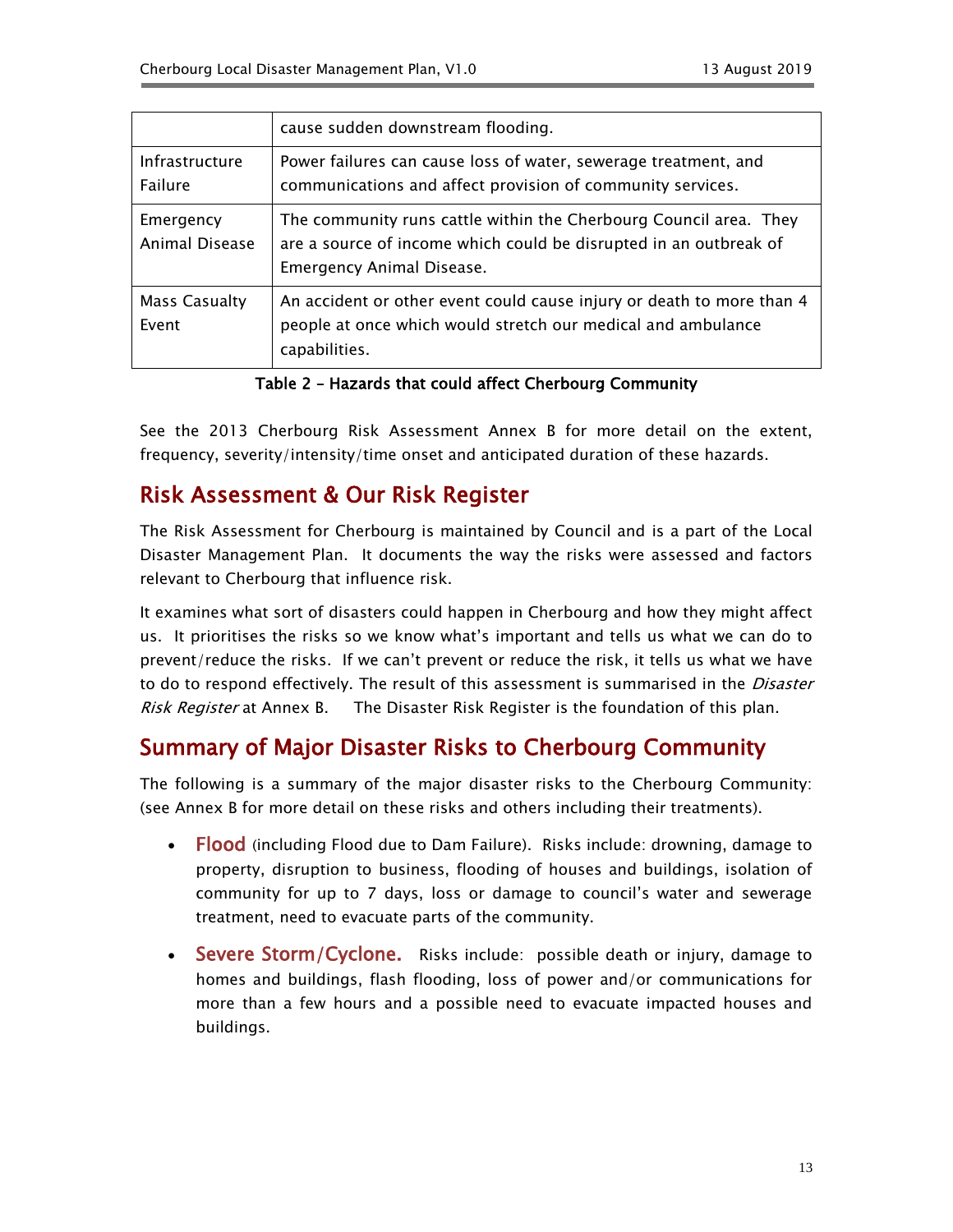- Bushfire. Risks include: possible death or injury, damage to homes and buildings, increase in respiratory problems in vulnerable people, possible evacuation of vulnerable people.
- Pandemic. Risks include: possible death or serious illness, possible quarantine and isolation, medical and ambulance services may be overwhelmed.

### <span id="page-13-0"></span>Making sure the Disaster Risks are managed.

The risk register is a very important document for the LDMG. The Group's responsibility is to make sure that we do the things detailed in our Risk Register to remove or reduce disaster risk for our community.

The LDMG should refer to the Risk Register at each of their meetings to make sure progress is being made in managing disaster risks. If anything changes in the community, the Group may need to change the risk register to take into account those community changes.

The LDMG may refer risk treatments that are beyond the capacity of the community to the Gympie Disaster District for their advice, support and assistance.

The Cherbourg Disaster Risk Register is at Annex B.

## <span id="page-13-1"></span>Our Prevention and Preparedness **Strategy**

### <span id="page-13-2"></span>Our Prevention and Preparedness Objectives

Our Prevention and Preparedness objectives are to:

- Ensure we identify and act on opportunities for prevention / mitigation.
- Build capacity in our Community, Council and our LDMG to effectively prepare for, respond to and recover from disasters (getting ready and getting better).

## <span id="page-13-3"></span>How we will identify and act upon opportunities for Prevention/Mitigation

Our Disaster Risk Register is the main tool we will use to identify prevention/mitigation opportunities. The LDMG will regularly review the Disaster Risk Register and act on opportunities to treat risk through prevention and mitigation effort.

### <span id="page-13-4"></span>Getting Ready and Getting Better

Getting ready is vital to being disaster resilient. We also need to get better at disaster management so we can be more effective. We will do these using four strategies: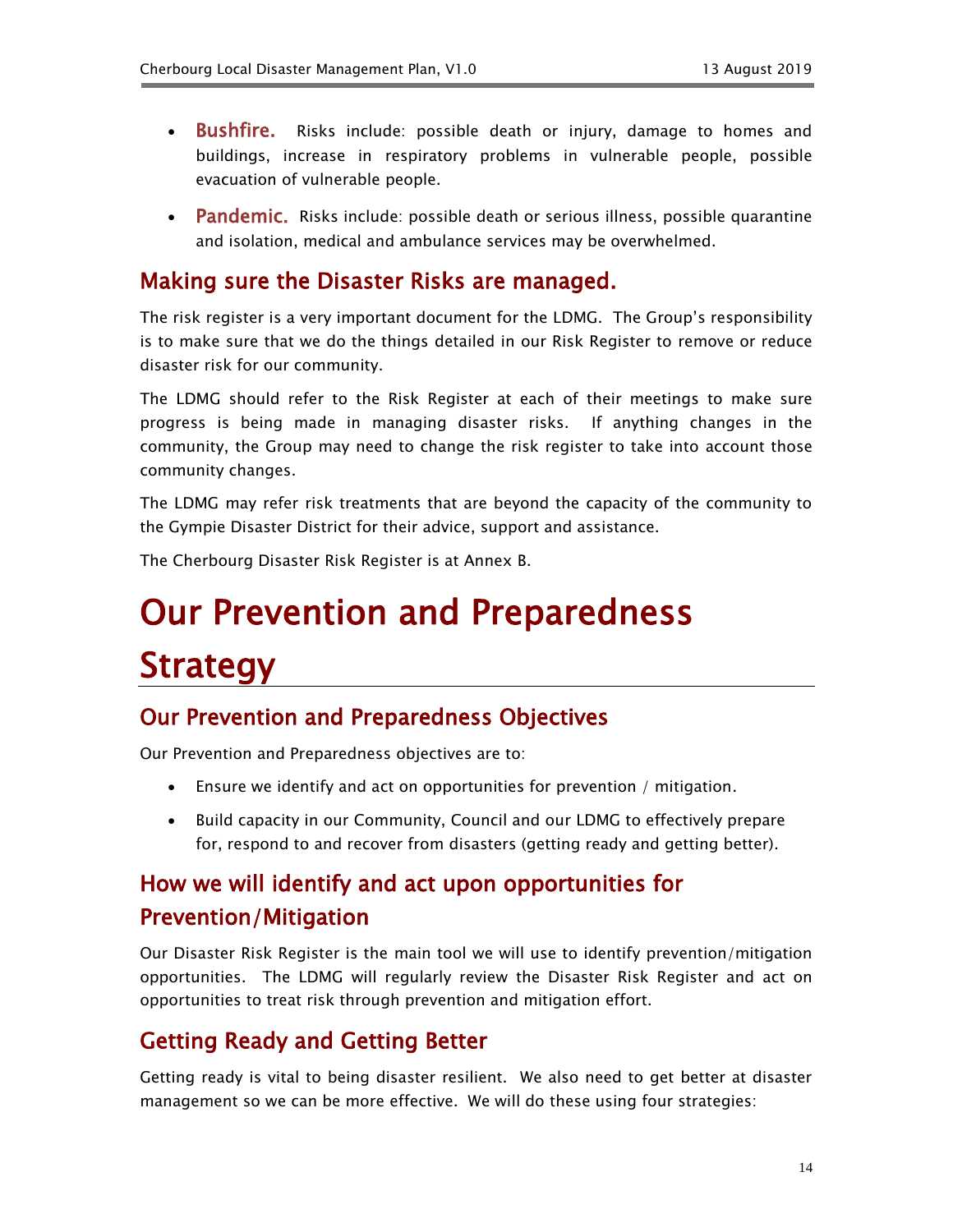- Regular and ongoing Community Education and Awareness activities
- Participation in Disaster Management Training,
- Conduct of Disaster exercises, and
- **•** Effective Post Disaster Assessment processes.

### <span id="page-14-0"></span>Being Aware before something happens

The key to effective community education in Cherbourg is to involve the community in identifying the best ways we can prepare for disasters. The community should be provided regular community messages about how to become disaster ready. These community messages and awareness activities should be aligned to the times of the year when we expect weather related hazards:

- Storm Season commences in spring and goes through early summer.
- Bushfire Season commences in August and goes through to early summer
- Cyclone Season Similar to Storms, cyclones can occur anytime from November to April.
- Flooding aligns with Storm and Cyclone season.
- Heatwave can occur anytime during summer.
- Pandemic likely to occur during autumn and winter months.

Other hazards like earthquake or dam failure resulting from earthquake can occur anytime and a general understanding by the community of these hazards is required.

The seasonal hazards described above are our priority for community education.

The LDMG will assist Council in developing and implementing an Annual Community Education and Awareness Plan outlining the activities and community messaging required to increase awareness and resilience in the community for the next 12 months; taking into account the seasonal hazards above. The Sub Plan and each annual Community Education and Awareness Plan are managed by the Council on behalf of the LDMG Group.

The Cherbourg Key Message for disaster management is:

#### 'Get Ready Cherbourg'

Sub Plan 3 - Community Disaster Education and Awareness outlines the strategies to ensure effective community education and awareness.

#### <span id="page-14-1"></span>Knowing what to do

All members of the LDMG are required to do training and get certificates in disaster management so that they can do their jobs properly. The training they have to do is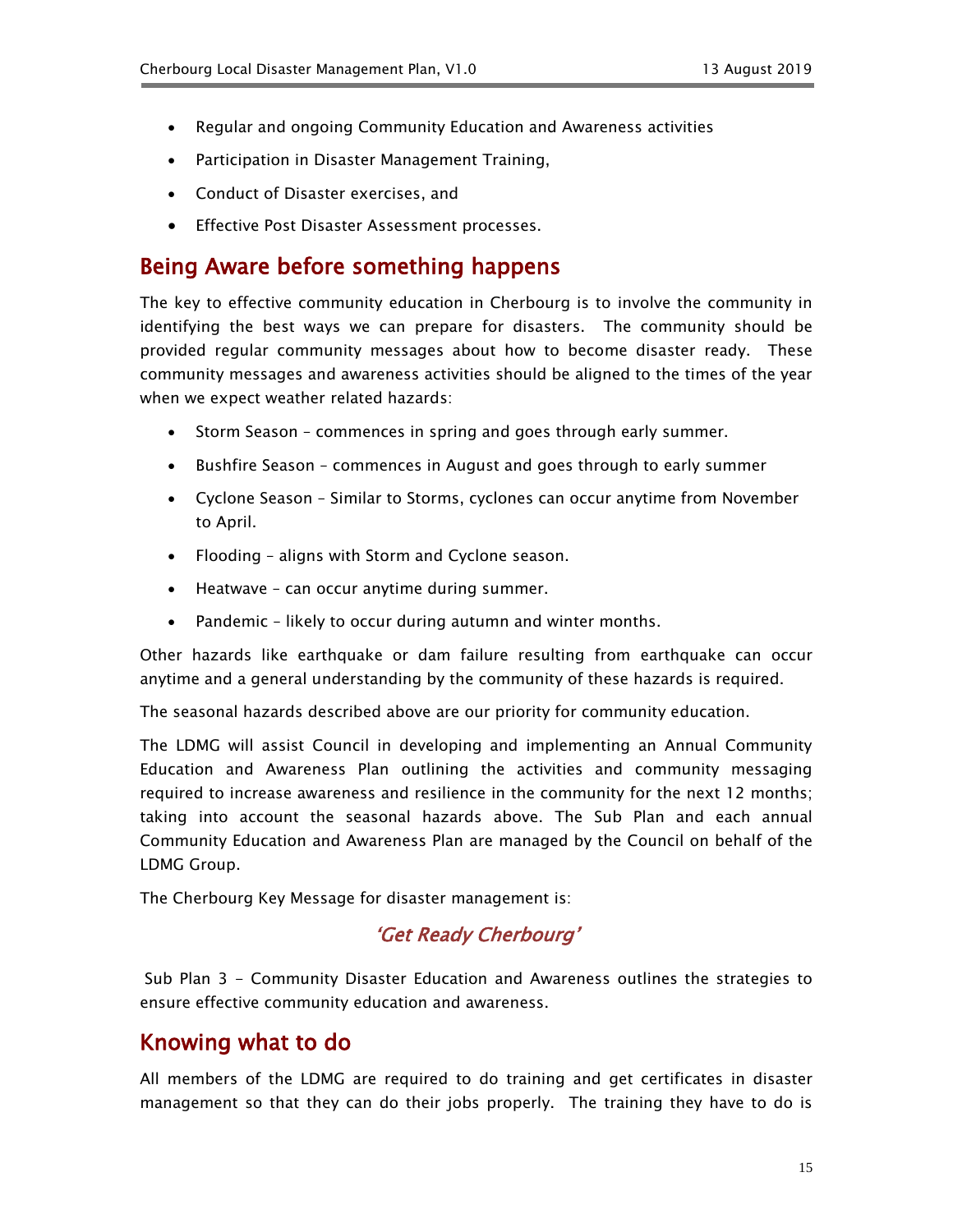detailed in the Queensland Disaster Management Training Framework managed by Emergency Management Queensland (EMQ). Other members of the community or supporting agencies can also benefit from some disaster management training to assist in "Get Ready Cherbourg". More detail on training requirements for members of the LDMG is in Sub Plan 1 – Business and Governance Arrangements

The Council maintains a current *Disaster Management Training Register* which identifies the training each LDMG member has undertaken and what training they still have to do. The Register also identifies Council staff or Community representatives that are nominated to undertake some disaster management training to help them support disaster management in the community.

The Register should be provided to EMQ at their request so they can program the required training for Cherbourg as required by the Disaster Management Training Framework.

LDMG members are to undertake the required training and are to schedule themselves on programmed disaster management courses. These are usually provided by EMQ.

#### <span id="page-15-0"></span>Practicing our Plans

A disaster management exercise will take place every year involving members of the LDMG and those people who will support the LDMG in providing warnings and responding to disasters.

Usually this will be an example disaster event that the group has to respond to. (Approximately 2-5 hours). The exercise should be conducted before the start of the disaster season (conducted between May and Oct).

The purpose of the exercise is to practice the LDMG and supporting staff in developing and delivering effective warnings as well as making sure disaster operations can be managed and will meet community needs. The exercise makes sure everyone is familiar with the plan. Lessons from the exercise can be used to build a better plan and a stronger community.

The aim, scope and date for these annual exercises are to be set by the LDMG during their routine meetings.

From time to time, the Gympie Disaster District or the State may conduct a larger exercise with involvement by the Cherbourg LDMG and supporting staff. Participation in a district or state level exercise meets the annual exercise requirement under this plan.

### <span id="page-15-1"></span>Learning from our Experiences

After each activation of the LDMG, or any part of this plan; or when asked to by the Local Disaster Coordinator, everyone will come together and look at what happened and how well it worked. This is so we can learn lessons from that event and improve our plan and the way we do things and make our community stronger.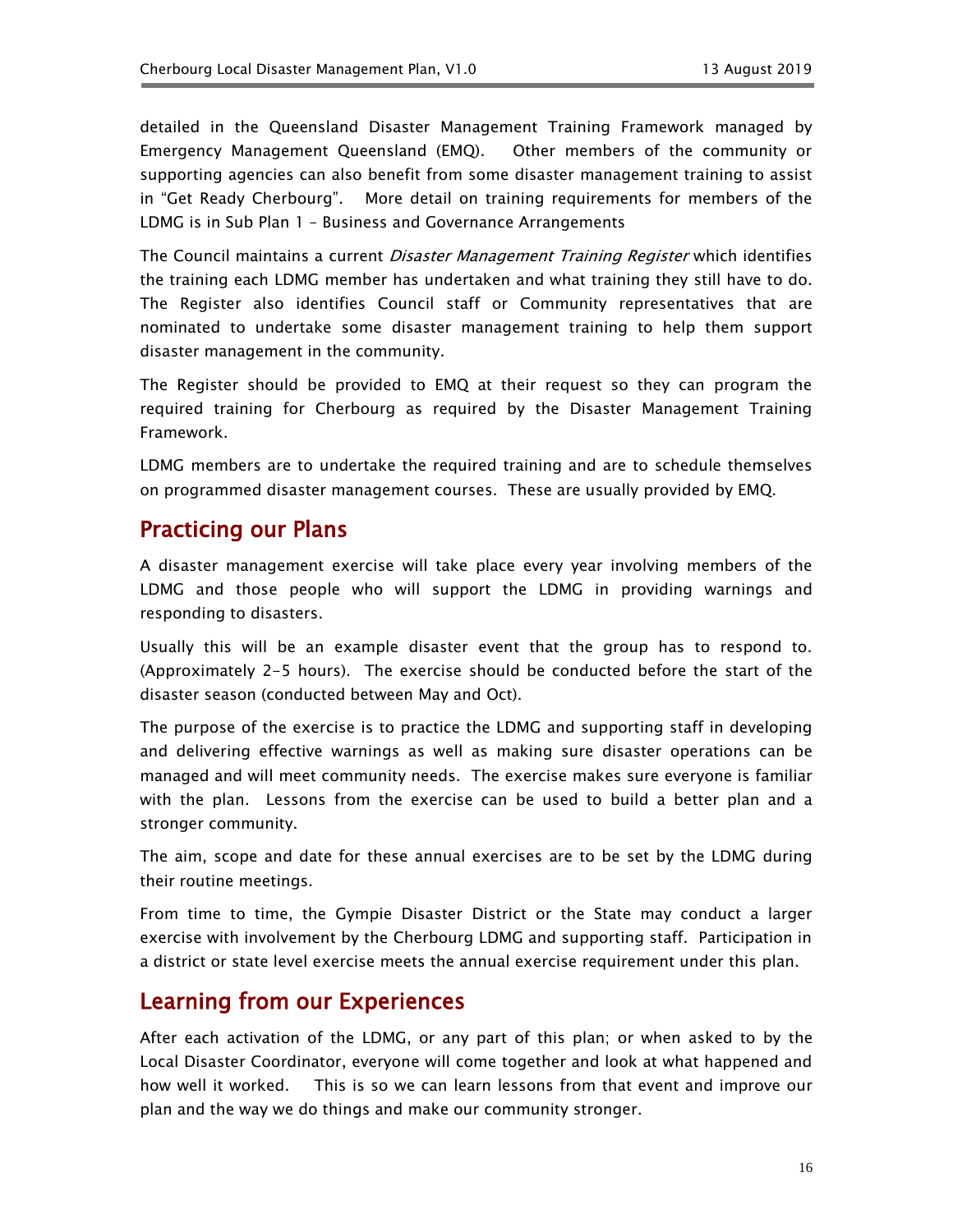After a disaster or disaster-like event we will:

- Have an immediate debrief of all the people involved in managing the event as soon as we can after the completion of response operations. We do this to capture the key lessons while they are still fresh in everyone's mind.
- Conduct a more detailed debrief of the lessons learnt from the event. This may be conducted some days or weeks after the event and involves a larger group of people who were involved in the event.

The results of these debriefings are to be written down and included with this plan.

More detail on these processes is provided in Sub Plan 2 – Activation and Coordination.

## <span id="page-16-0"></span>Our Response Strategy

## <span id="page-16-1"></span>Our Response Objectives

When preparing for an impending hazard, or responding to an event, our Response objectives are to:

- Activate early to prepare and to plan for the response.
- Provide early warning to those who need it.
- Conduct effective Operational Planning.
- Coordinate disaster operations.
- Provide community support to meet community needs.
- Provide timely and relevant logistics support to disaster operations.
- Provide timely and accurate reports to those who require it.
- Manage the funds needed.
- Keep the community up to date.

The strategies to make sure we can do each of these are detailed in the following paragraphs:

### <span id="page-16-2"></span>Early Activation

We will activate our LDMG and our Local Disaster Coordination Centre (LDCC) early in any possible or actual disaster event so that we have time to make plans to prepare and respond.

We will activate only the resources needed to effectively deal with the size of the event. Smaller events may have less impact on the community and require fewer resources.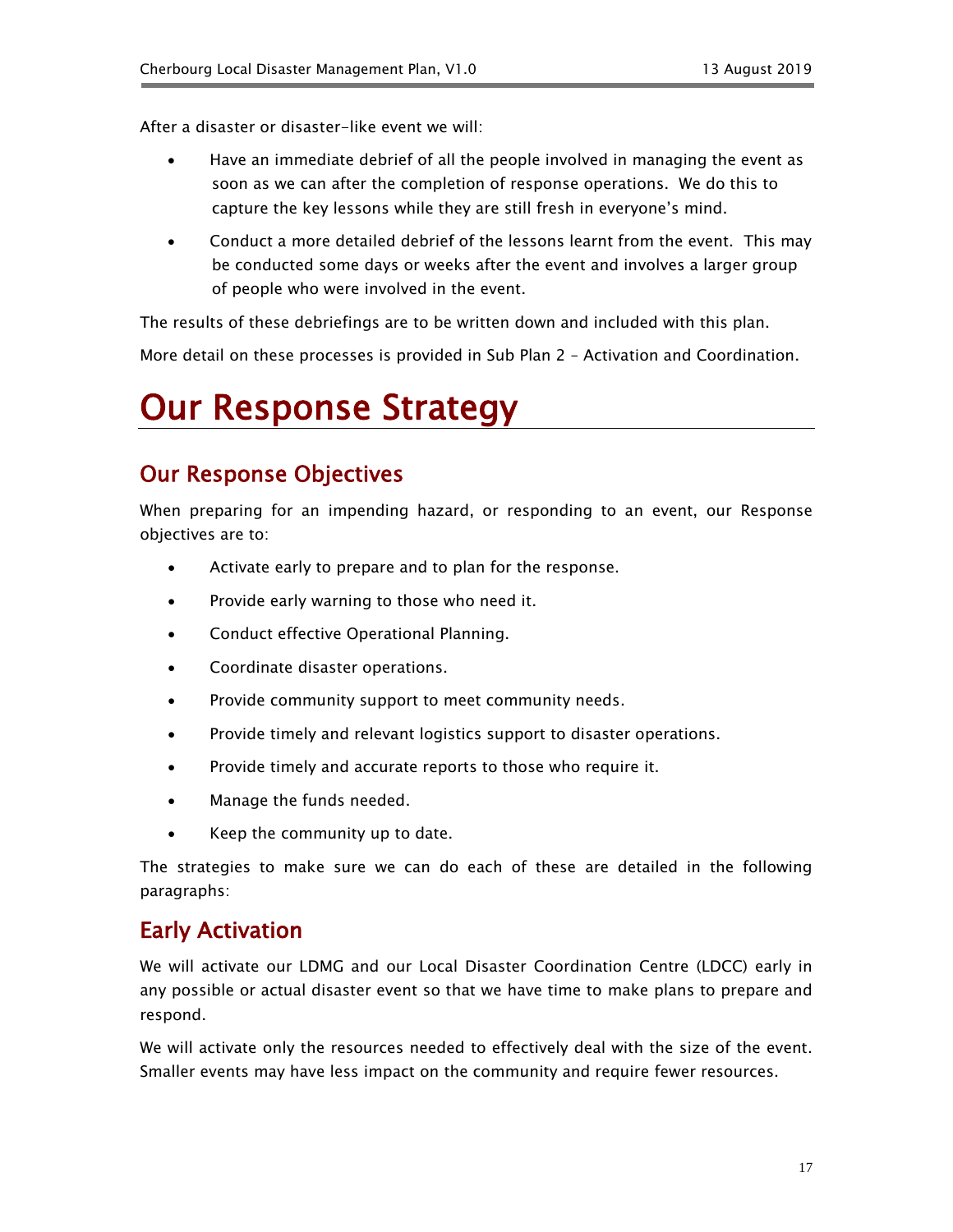The Local Disaster Coordinator is responsible for activating the LDMG and all or any part of this plan to prepare for and respond to an event. To do this the Local Disaster Coordinator will consult with the Chair and the members of the LDMG and may also consult with the District Disaster Coordinator of the Gympie Disaster District. The Local Disaster Coordinator will decide on the scale of activation based on the size and type of event and will advise what resources are needed to ensure the response to that event is well coordinated and managed.

There are four levels of activation as detailed in Table 3.

| <b>Level of Activation</b> | <b>Description</b>                                                                                                                                                                                                                                                                |
|----------------------------|-----------------------------------------------------------------------------------------------------------------------------------------------------------------------------------------------------------------------------------------------------------------------------------|
| <b>ALERT</b>               | Something might happen and we need to be more alert. We<br>are monitoring the event and preparing ourselves to act if<br>we need to. The LDMG are talking to each other about the<br>possibility that something might happen.                                                     |
| <b>LEAN FORWARD</b>        | Something is definitely going to happen and we now need<br>to get ourselves ready to take action. We are getting our<br>LDMG together to start planning and we are setting up our<br>coordination centre to help them.                                                            |
| <b>STANDUP</b>             | Our LDMG is managing the event and our coordination<br>centre is busy managing the disaster. We are using our<br>local resources to respond to the event and may need to<br>ask for further help from the Disaster District. We are<br>helping people and/or protecting property. |
| <b>STANDDOWN</b>           | We have the event under control and there is no longer a<br>need to manage or coordinate a response.                                                                                                                                                                              |

#### Table 3 – Levels of Alert and what they mean

Activation procedures including suggested triggers for activation are included in Sub plan 2 – Activation and Coordination.

### <span id="page-17-0"></span>Provide Timely Warnings to those who need it.

The following warnings are typically received by Council from the Bureau of Meteorology.

- Severe weather warnings;
- Fire weather warnings;
- Cyclone Watch and Cyclone Warnings; and
- Flood warnings.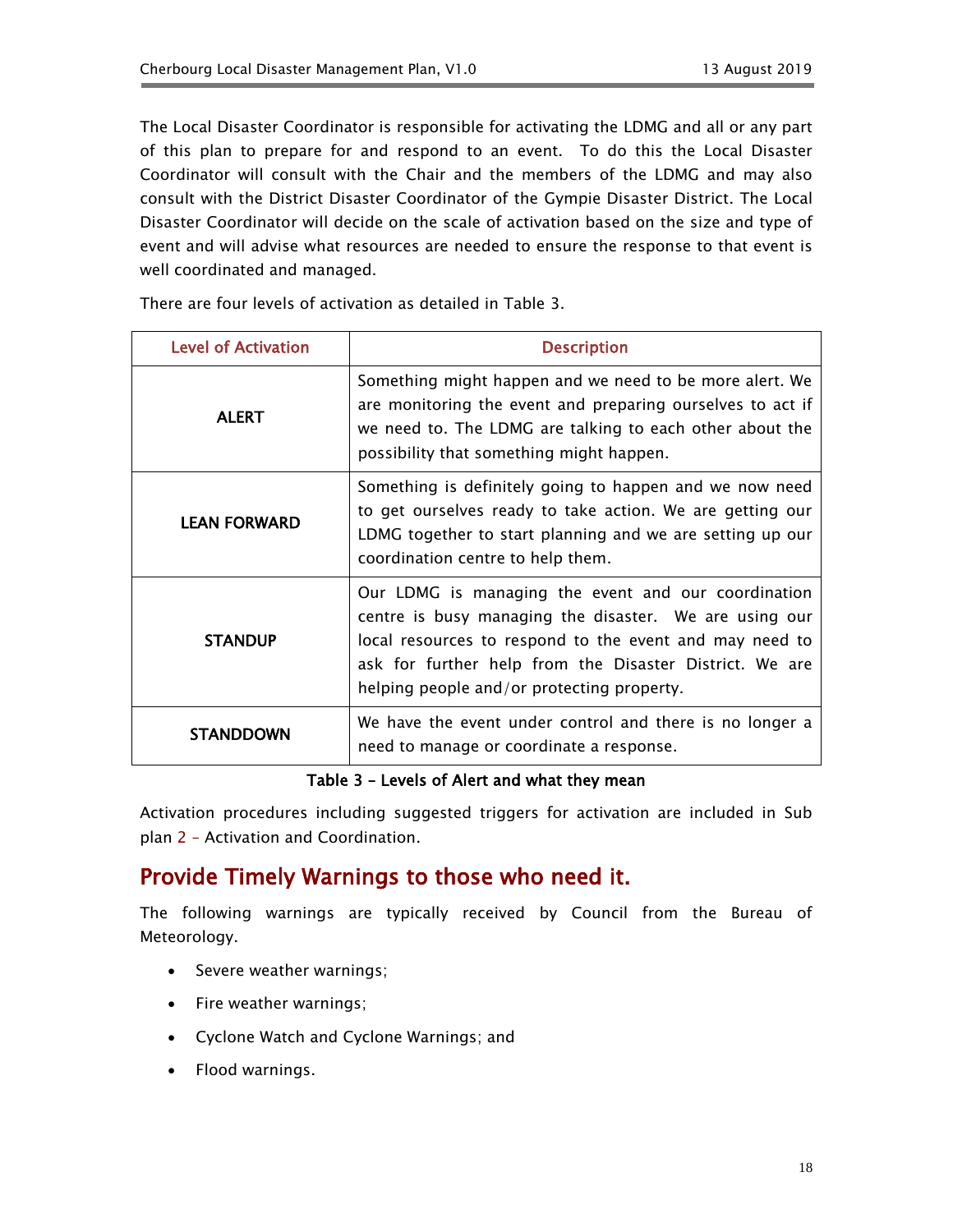These warnings are faxed / emailed automatically to Council Staff and some members of the LDMG.

In addition, specific warnings and alerts may be received from other agencies such as:

- Bushfire Alerts and Warnings from Queensland Fire and Rescue Service
- Health warnings from Queensland Health or Queensland Ambulance Service (heatwave and pandemic)
- Warnings relating to Dam Safety from Sunwater.

Warnings may also be received from the Disaster District or from local landowners or people within the community.

All the above warnings are received by Council and will be provided to the LDMG and the community in a variety of ways including Community Radio, Council Website/Facebook Page, telephone or SMS text message, and/or doorknocking.

The LDMG and / or Council may also issue warnings to the community. These warnings will describe the action we want the community, or part of the community, to take to prepare for or respond to a disaster.

Sub Plan 4 - Public Information and Warnings provides further detail on how warnings and public information will be managed before, during and after a disaster.

The LDMG does not need to be activated in order for warnings to be conveyed to the community. Cherbourg Aboriginal Shire Council will forward warnings as appropriate to the community regardless of the activation status of the LDMG.

### <span id="page-18-0"></span>A Plan for how we will operate in an event

Once the LDMG have received warnings for which action is needed, they will establish the Objectives (what we need to do) and Strategies (how we are going to do it) for the specific event. These are documented in an Event Operational Plan. The Event Operational Plan is the plan we develop to deal with each specific event at the time of that event. Once developed it is provided to all LDMG Members, the District Disaster Coordinator, key community leaders and all agencies that will contribute to that plan. The LDMG may update the Operational Plan at various times during the event.

The Local Disaster Coordinator is responsible for making sure we implement the Event Operational Pan to achieve the things the LDMG said we need to do.

### <span id="page-18-1"></span>Coordinate Disaster Operations

Coordination of disaster operations including the managing and reporting of information about the disaster, getting the necessary resources, planning for things we have to do in the future and coordinating which agencies will do what, will be done by a Disaster Coordination Centre established by Council staff supported by relevant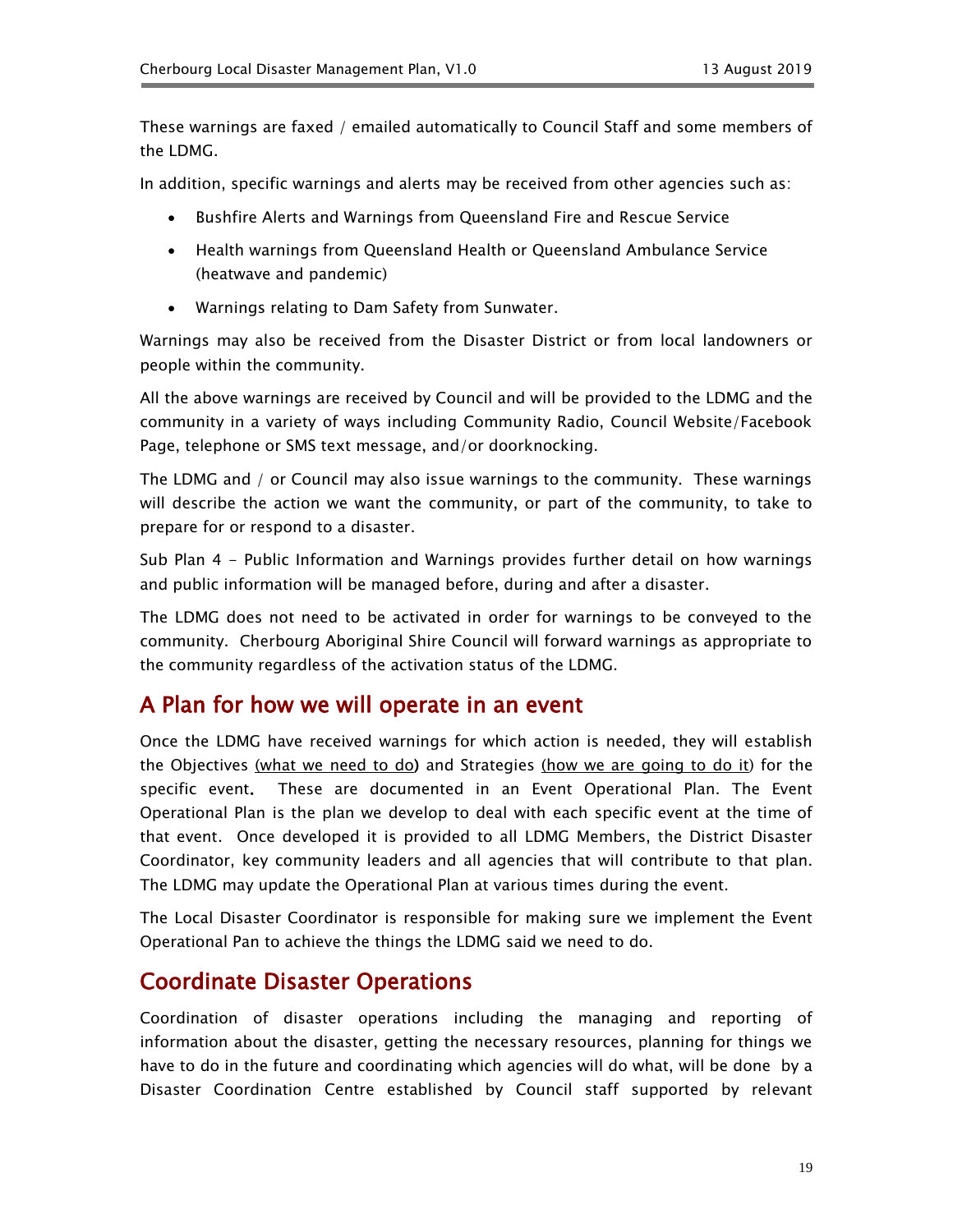agencies. The Coordination Centre will implement and report on the Operational Plans developed by the Local Group.

Our Primary Coordination Centre is:

Council Offices 22 Barambah Avenue Cherbourg.

**Our Alternate Coordination Centre is: TBA** 

Further information and procedures guiding us in how we will coordinate disaster operations is contained within Sub Plan 2 – Activation and Coordination.

The hours of operation of the coordination centre and when the LDMG will meet to undertake operational planning, will be decided by the Local Disaster Coordinator based on the size and nature of the event and will be advised at the time of the activation.

### <span id="page-19-0"></span>Provide support to meet community needs

During disasters, some vulnerable members of the community may need additional support including: medical support, psychological support and relief services. A register of vulnerable people in our community will be kept showing the type of community support they are likely to need in the event of a disaster. Sub Plan 8 – Community Support provides guidance on how we will provide community support in times of disaster.

#### <span id="page-19-1"></span>Timely and Accurate Operational Reporting

The Local Disaster Coordinator is required to keep everyone informed of the situation and how the disaster operation is going. This will be done by providing regular Situation Reports. Procedures for operational reporting are included in the Sub Plan 2 - Activation and Coordination.

### <span id="page-19-2"></span>Timely Logistics Support

Resources to undertake disaster operations are to be obtained from within the Cherbourg Aboriginal Shire Council area or from outside the Cherbourg local government area under arrangements documented in the Sub Plan 5 - Resources and Logistics. This sub plan details how Cherbourg will seek additional resources when necessary.

### <span id="page-19-3"></span>Sound Financial Management

During disasters LDMG member agencies will incur costs as part of their response. All LDMG member agencies are responsible for keeping a record of their own costs and applying to have those costs reimbursed, if eligible, through Commonwealth and State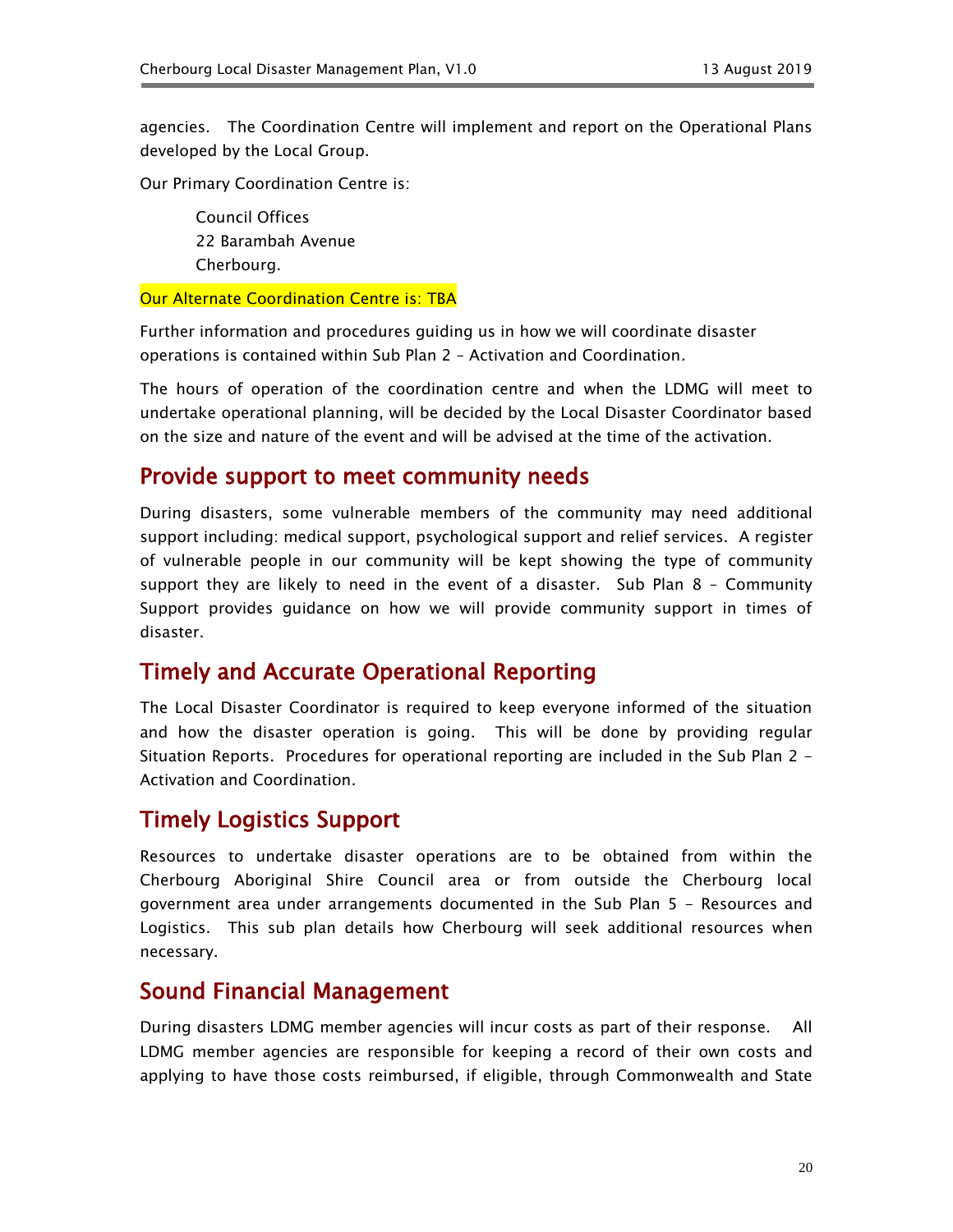Disaster Funding arrangements. Council will track all expenditure incurred through Council relating to disaster response.

Procedures for the financial management during a disaster are included in the Sub Plan 6 - Financial Management.

### <span id="page-20-0"></span>Keeping the Community Informed

Keeping the community informed is very important. We will keep the community informed through one or more of the following:

- Town meetings.
- Radio Us Mob 94.1.
- Council's Web Page.
- Council's Facebook Page.
- Community Organisations (school, hospital, rehab centre, etc.).
- Community Activities and Events.
- Community leaders.

Managing the media is also important. We must be sure that messages to our community are accurate and consistent. The person who speaks to the media for the community during disasters is the Mayor supported by the Local Disaster Coordinator. Agencies can engage directly with the media about their agency's operations in response to the disaster if their agency media engagement policies allow it. More information on keeping the community informed is s included in Sub Plan3 – Community Education and Awareness and Sub Plan 4 - Public Information and Warning.

#### <span id="page-20-1"></span>Disaster Sub Plans

Supporting this main plan is a number of Functional Sub Plans contained in a companion Cherbourg Disaster Operating Manual. These sub plans provide more detail for the LDMG and to Council in managing disaster response. They include sub plans to address:

- Public Information and Warnings. We need to effectively deliver Warnings and Public Information before, during and after a disaster. Sub Plan 4—Public Information and Warnings tells us how we should do this.
- Resources and Logistics. During disasters we may need specialised resources such as helicopters or high clearance vehicles, etc. Sub Plan 5 — Resources and Logistics provide guidance on what resources we may need and how to get them.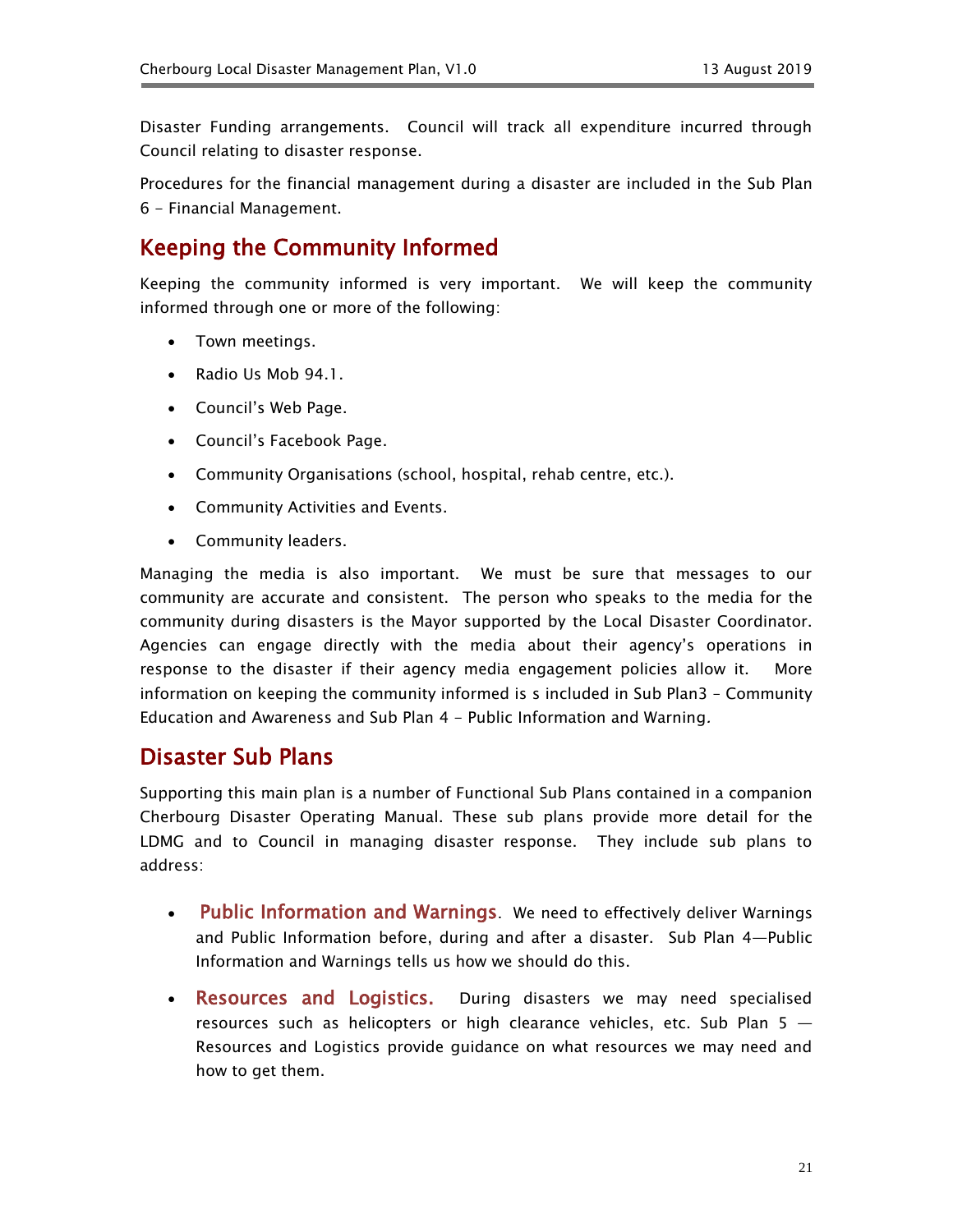- Financial Management. Tracking expenditure during disasters is important as we can often get money back from the State or Federal Governments through Disaster Funding Programs. Sub Plan 6 —Financial Management tells us what we need to do to track and claim back our disaster costs.
- Evacuation and Evacuation Centre Management. Some disasters may require people to be evacuated and cared for in an Evacuation Centre. Sub Plan 7 —Evacuation and Evacuation Centre Management tells us what we need to do to manage evacuation and support those who have been evacuated.
- Community Support. Our community support arrangements are detailed in Sub Plan 8 – Community Support. This sub plan identifies vulnerable members of our community and the support they may need. It also describes the community support organisations and services that may be needed in a disaster.
- Public Health and Medical Services. Disasters can affect public health and put pressure on medical services in the Cherbourg Community. Sub Plan 9 — Public Health and Medical Services guides us in making decisions about public health and medical services during a disaster.
- Impact Assessment. When disasters strike we need to quickly work out what the impact has been and what we need to do to help people, or protect property. Sub Plan 10 — Impact Assessment outlines the procedures we will follow to assess the impact of an event to guide how we will respond and inform the Recovery arrangements.
- Resupply. A disaster may cause the Cherbourg Community to be isolated for a period of time ranging from short periods of a day or two to longer periods of up to two weeks. When this happens the community may not be able to get their normal supplies and disaster resupply arrangements will need to be put in place. Sub Plan  $11$  — Resupply outlines the processes and procedures to manage resupply. The Sub Plan also identifies important alternate supply routes and how these alternate supply routes are to be managed.

### <span id="page-21-0"></span>Hazard Specific Sub Plans

We also have developed Hazard Specific Plans which provide guidance on a range of hazards which are managed by specific agencies. These Hazard Specific Sub Plans detail the arrangements between the hazard specific agency and the LDMG to manage specific hazards. They are included in the companion Cherbourg Disaster Operating Manual. They include sub plans for:

• Bushfire. Queensland Fire and Rescue Service is the agency responsible for managing bushfires. Sub Plan 13—Bushfire Management and Response outlines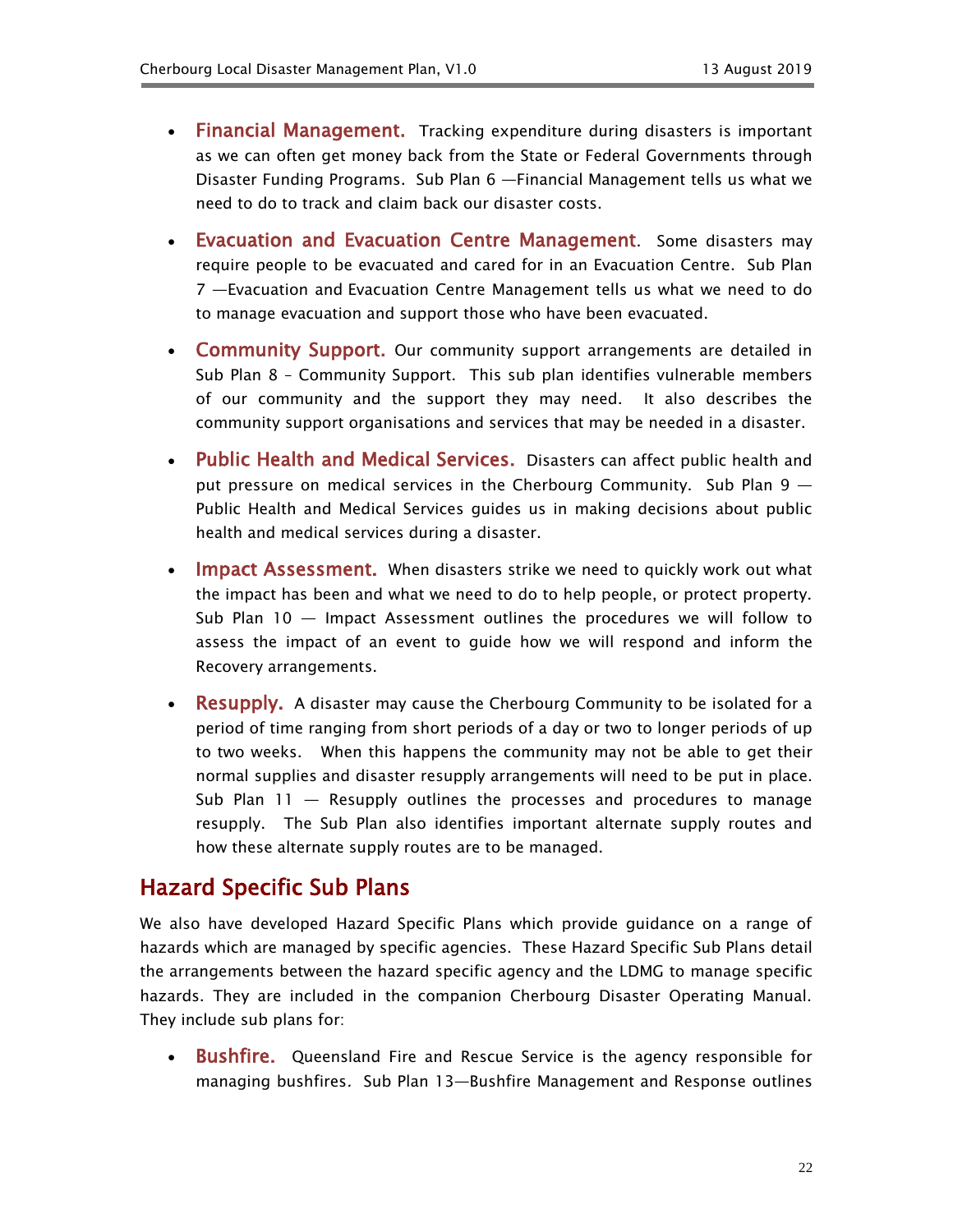the responsibilities of Queensland Fire and Rescue Service and the LDMG during Bushfires.

- Pandemic. A pandemic is an outbreak of serious illness that is rapidly spread within the population and may cause death. The clinical management of any Pandemic is the responsibility of Queensland Health. Sub Plan 14 — Pandemic Management and Response outlines the responsibilities of Queensland Health and the LDMG in a Pandemic.
- Dam Failure. Sunwater is responsible for the management of the Bjelke Petersen Dam including the maintenance of an Emergency Action Plan detailing arrangements and procedures for any dam failure that may lead to flooding. Sub Plan 15 — Dam Failure outlines the responsibilities of Sunwater and the LDMG in responding to any threat, or potential threat, of the failure of Bjelke Petersen Dam.

## <span id="page-22-0"></span>Disaster Declarations

Sometimes it is necessary to take action that temporarily removes people's civil liberties to help save lives or to protect property. This may include directing people to evacuate and preventing people from returning if their properties are not safe. In such cases a Declaration of a Disaster Situation is required which provides for specific powers to be applied in a disaster when they are necessary.

Cherbourg Council has no authority to initiate a Declaration of a Disaster Situation. Only the District Disaster Coordinator, Gympie has that authority (or the Premier and the Minister for events affecting the majority of the State).The Chair of the LDMG and the Local Disaster Coordinator may request a declaration if they believe it is needed to save lives and property.

A copy of any Declaration of a Disaster Situation that includes any part of the Cherbourg Aboriginal Shire Council area shall be provided by the Gympie Disaster District to the Chair of the LDMG and the Local Disaster Coordinator as soon as possible after the declaration is made. The Chair and the Local Disaster Coordinator are to make sure that the community, the LDMG and any other stakeholders are made aware of the declaration.

A declaration of a disaster situation does not provide access to disaster funding (see Financial Management Sub Plan).

If powers under a Declaration of a Disaster Situation are invoked, suitable persons may need to be given the authority to exercise declared disaster powers. Guidance on who may act as declared disaster officers is included in Sub Plan 2- Activation and Coordination.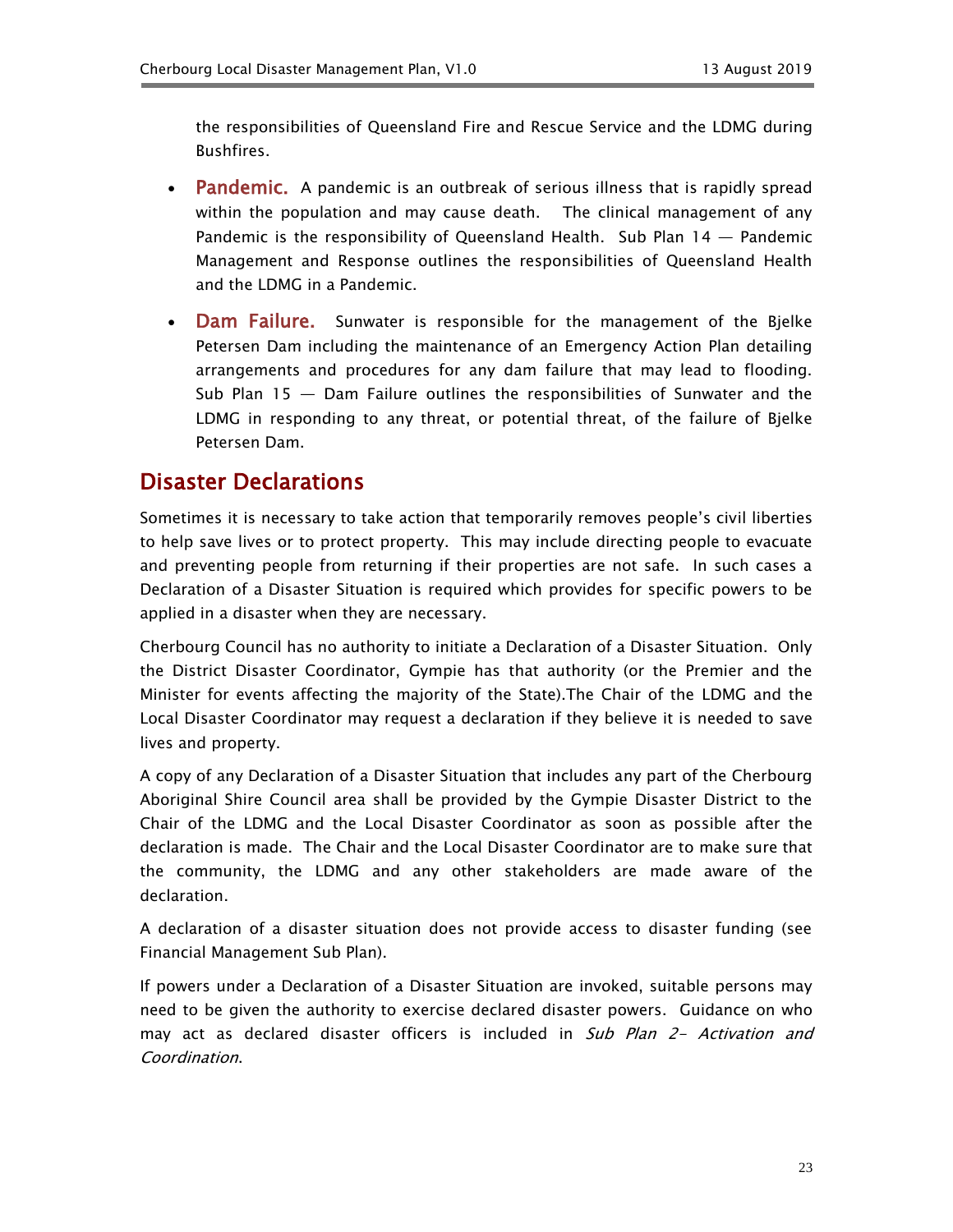## <span id="page-23-0"></span>Our Recovery Strategy

## <span id="page-23-1"></span>Scope

Recovery after a major event seeks to ensure the community can be returned back to normal as soon as possible. To be successful recovery needs to balance the four pillars of recovery which are:

- Human Social Recovery
- Infrastructure Recovery
- Economic Recovery and
- Environmental Recovery.

## <span id="page-23-2"></span>Our Recovery Objectives

In implementing recovery our objectives are to:

- Ensure we address all parts of Recovery in a balanced way,
- Commence the Recovery effort as soon as possible,
- Engage with State and Federal agencies to ensure comprehensive support to the recovery effort,
- Develop plans for Recovery based on the assessment of need, and
- **Effectively monitor and manage recovery progress.**

We will achieve the objectives above by:

- Activating our Recovery Framework (below) early during the disaster response phase; and
- Appointing a Local Recovery Coordinator to coordinate the local recovery effort.

### <span id="page-23-3"></span>Recovery Framework for Cherbourg

Recovery after a disaster may involve people from many organisations. Some will be local but many may be from outside of Cherbourg. They include people from various State agencies and those from non-government organisations. We need to ensure that we can manage all these people and their services effectively to meet the needs of Cherbourg. Our plan to make sure the recovery effort is well planned and coordinated is summarised in the following paragraphs. More detail can be found in Sub Plan 11 – Recovery.

• Local Recovery Coordinator. The Council's Chief Executive Officer is appointed the Local Recovery Coordinator. The functions of the Local Recovery Coordinator are detailed in Sub Plan 11- Recovery. The Local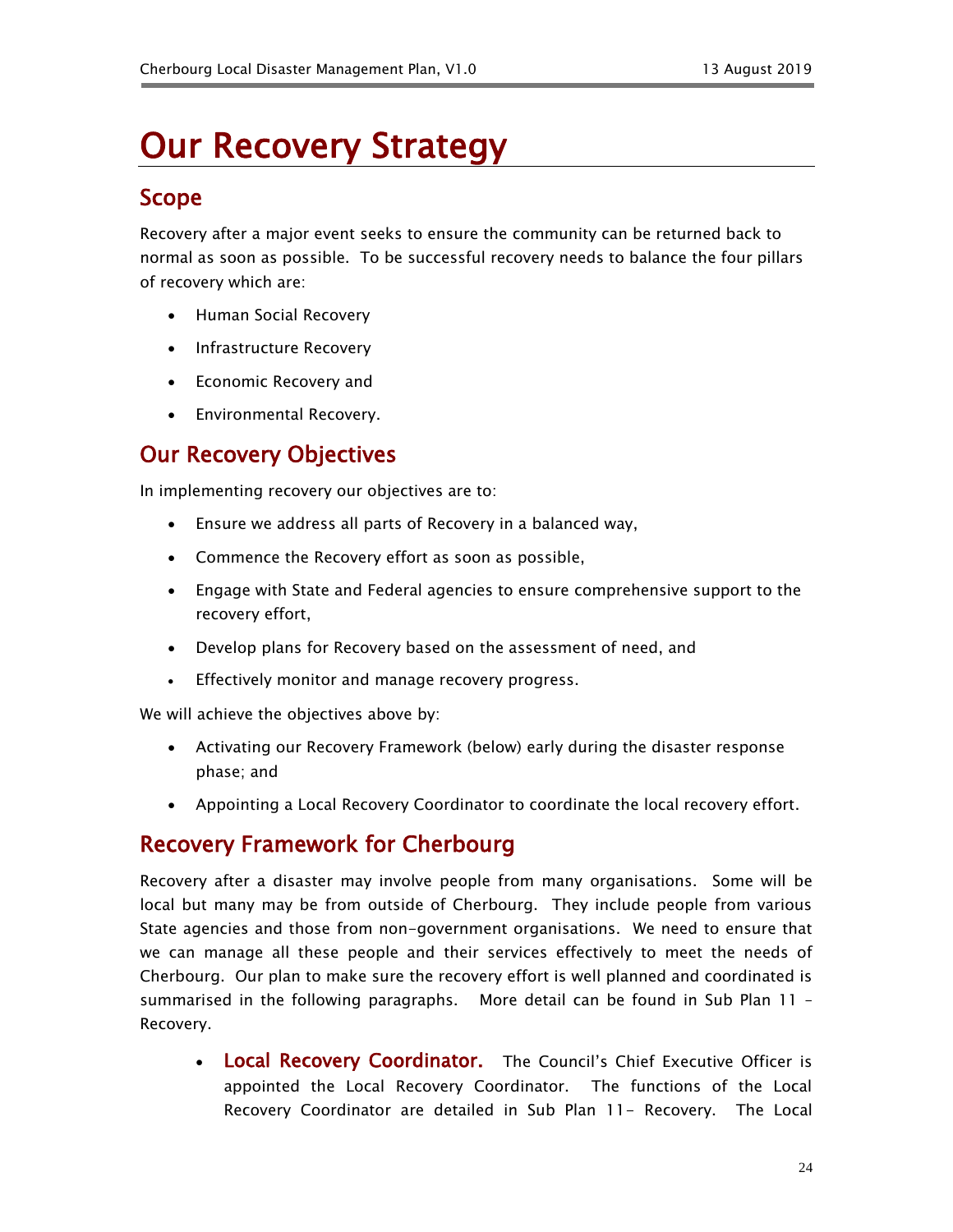Recovery Coordinator will activate Recovery arrangements as set out in Sub Plan 2 – Activation and Coordination.

- Local Recovery Group. A Local Recovery Group will be established to manage the recovery effort. It will be made up of the members of the LDMG plus agreed representatives from State and Federal agencies (as required). State Agencies will likely be those represented at the Gympie Disaster District. The specialized work of each of these agencies will align to the four pillars of recovery: economic, human-social, infrastructure and the environment. The Local Recovery Group may divide into a number of Working Groups to work on specific issues relating to one or more of these four pillars. More detail on the possible structure of the Local Recovery Group and how it will operate is in Sub Plan 11 – Recovery.
- Recovery Needs Assessment. Delivering effective recovery requires an understanding of the community's needs. People may have needs across each of the four pillars of recovery. The primary focus of the Local Recovery Group upon activation is to undertake an analysis of community need and document it.
- Recovery Operational Plan. Once the community needs are identified, the Local Recovery Group must plan to meet those needs and will develop a Recovery Operational Plan detailing how this will be done. This plan details who will do what, the resources necessary; and the timeframes when things need to be done by. The Local Recovery Group then implements that plan.
- Monitoring and Reporting. The Local Recovery Group may meet routinely during Recovery operations to ensure plans remain relevant and to monitor progress. The Local Recovery Group may need to meet periodically after recovery operations to ensure long term recovery objectives are achieved. The Local Recovery Group will document these meetings and provide reports to the Gympie Disaster District and other agencies as required.

#### <span id="page-24-0"></span>Transition to Recovery

Transition from Disaster Operations to Recovery is a judgement made by the Local Disaster Coordinator/Local Recovery Coordinator based on advice received from members of the LDMG and the Local Recovery Group.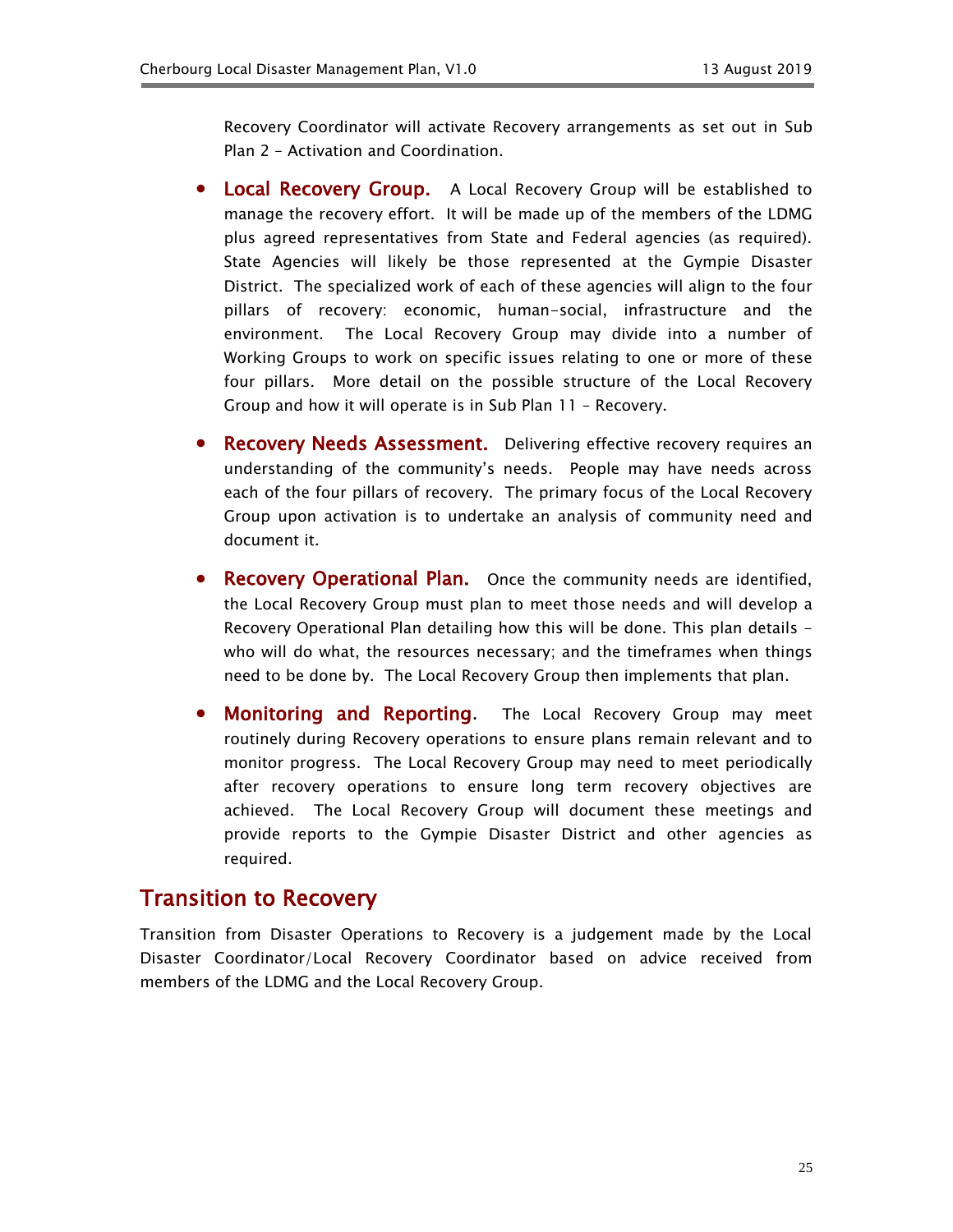Usually disaster operations are over when most of the following are true:

- Response agency operations are nearing completion and there is no longer a need to coordinate agencies or response related information.
- The community is largely safe from hazards enabling reconstruction and recovery to begin.
- Utilities are largely restored.
- Access routes to the community are open.
- The majority of displaced persons can return safely to their homes.

Transition from disaster operations to disaster recovery is signalled when the LDMG and the Coordination Centre are stood down and the Local Recovery Coordinator and the Local Recovery Group is activated to Stand Up.

## <span id="page-25-0"></span>Conclusion

This Disaster Management Plan outlines how we will Prevent, Prepare for, Respond to and Recover from disasters affecting the Cherbourg Aboriginal Community. The plan is a dynamic document that is constantly reviewed and updated. This plan should be read in conjunction with the companion Cherbourg Disaster Operating Manual which contains various sub plans. This plan and the Sub Plans listed below are available on the Council's website. Copies can be obtained from the Cherbourg Aboriginal Shire Council.

### <span id="page-25-1"></span>Local Disaster Management Sub Plans

- 1. Business and Governance Arrangements
- 2. Activation and Coordination
- 3. Community Disaster Education
- 4. Public Information and Warnings
- 5. Resource and Logistics
- 6. Financial Management
- 7. Evacuation & Evacuation Centre Management
- 8. Community Support
- 9. Public Health and Medical Services
- 10. Impact Assessment
- 11. Resupply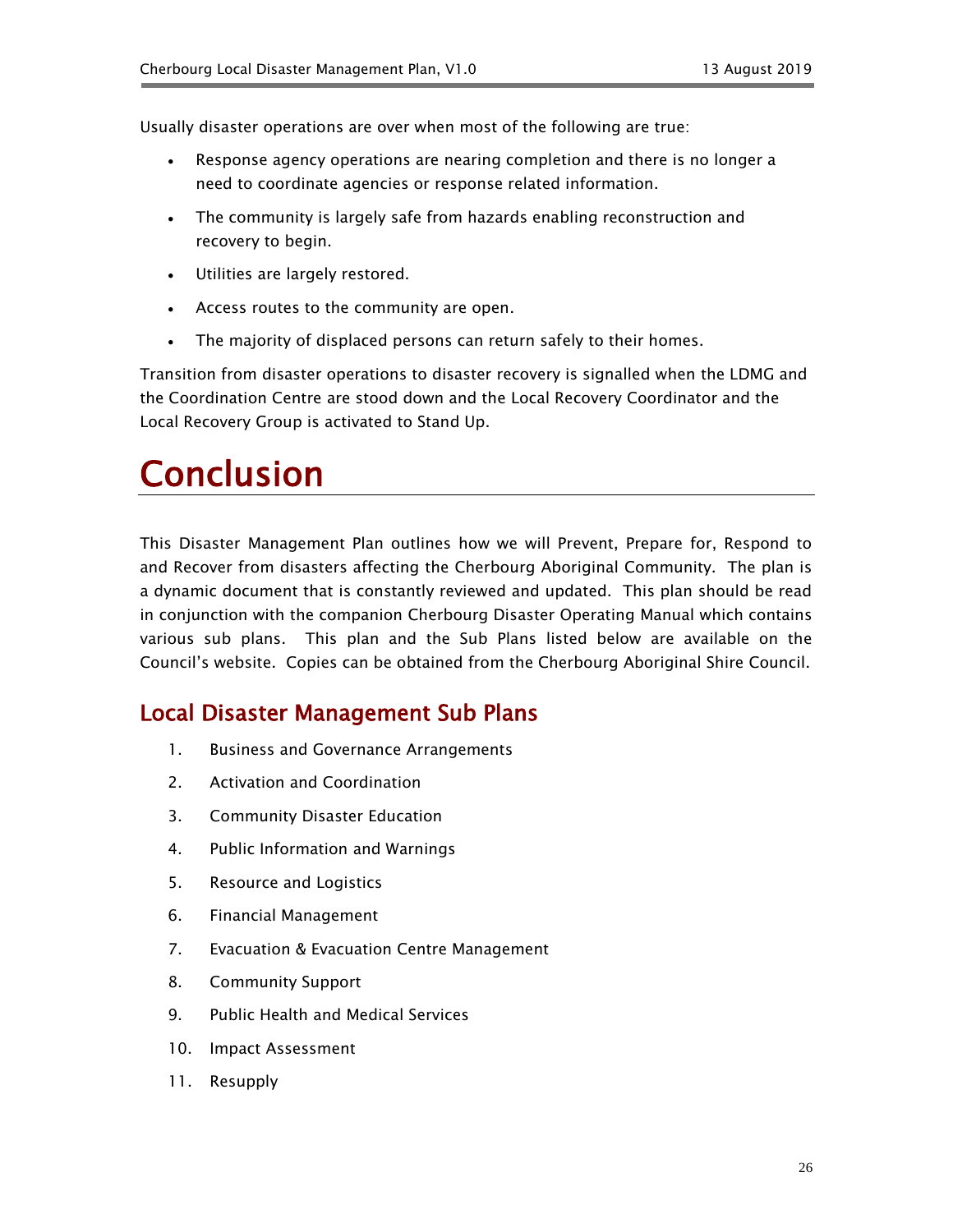- 12. Recovery
- 13. Bushfire Management and Response
- 14. Pandemic Management and Response
- 15. Dam Failure

### <span id="page-26-0"></span>Operational Checklists

The Operating Manual also contains a number of General Operational Checklists. These are provided to help the Council, the LDMG and the Community respond to particular disaster events as follows:

- 1. Storm/Severe Weather/Cyclone;
- 2. Bushfire;
- 3. Flooding; and
- 4. Dan Failure.

More checklists are provided in relevant Sub Plans.

oooOOooo

#### <span id="page-26-1"></span>List of Tables

- Table 1 Members Local Disaster Management Group and Advisors
- Table 2 Hazards that could affect Cherbourg
- Table 3 Levels of Activation and what they mean

#### <span id="page-26-2"></span>List of Maps

Map 1 – Cherbourg Aboriginal Shire Council Boundaries and Location

#### <span id="page-26-3"></span>Annexure Index

- A. LDMG Contact List
- B. Cherbourg Risk Assessment 2012 including Risk Register
- C. AECOM Flood Warning and Mapping Study
- D. Cherbourg and Murgon Shires Natural Disaster Risk Study, 2007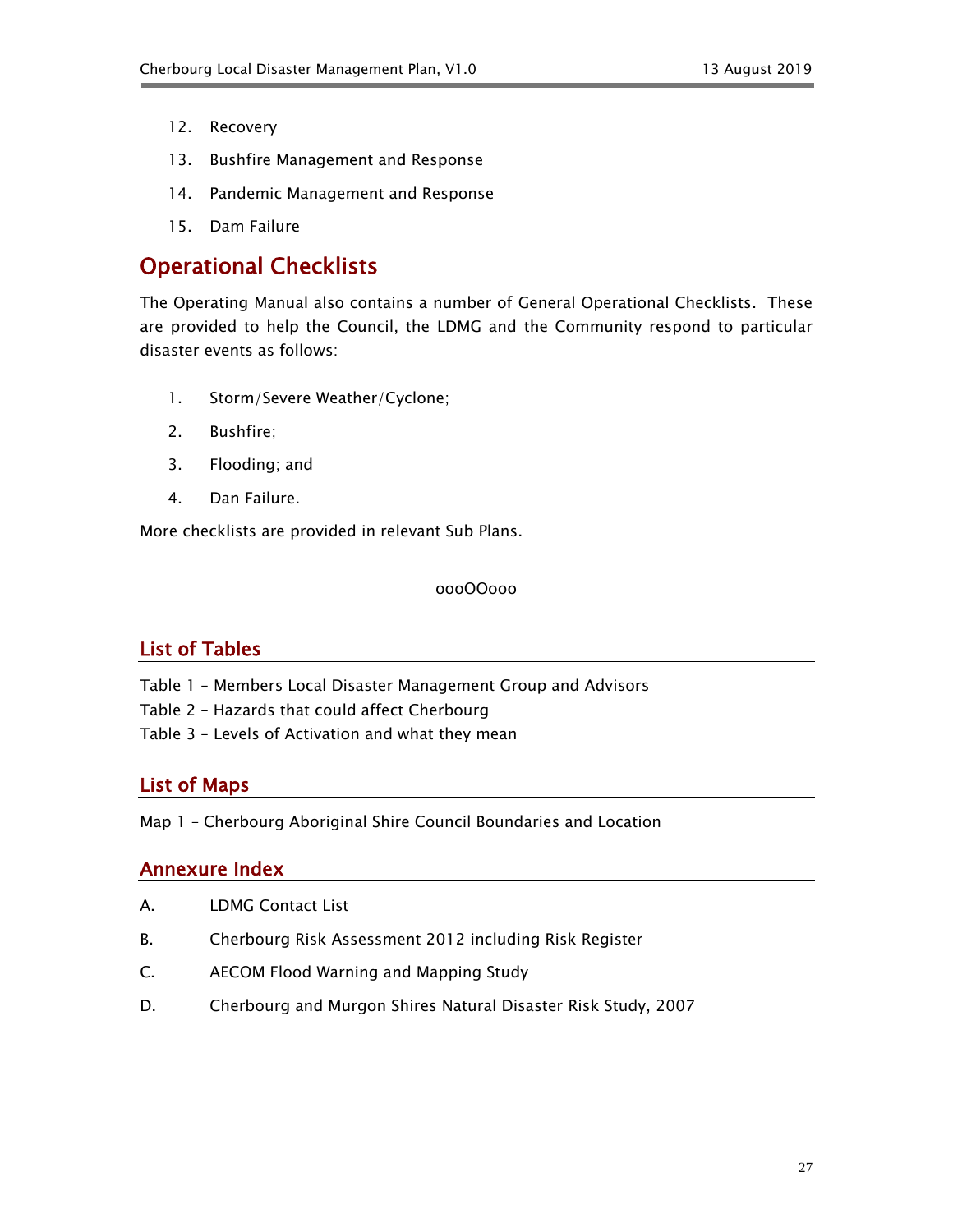### Annexure A - Cherbourg LDMG Contact List

### - IN CONFIDENCE – Not for Public Release

#### CHERBOURG LDMG CONTACT LIST (as at 30 Jan 2013)

<span id="page-27-0"></span>

| Organisation/<br>Appointment                                | <b>Contact Details</b>                                   |  |  |
|-------------------------------------------------------------|----------------------------------------------------------|--|--|
| <b>Members - Council</b>                                    |                                                          |  |  |
|                                                             |                                                          |  |  |
|                                                             | Ken Bone (Mayor)                                         |  |  |
|                                                             | Work:<br>Mobile: 0429 825 508                            |  |  |
|                                                             | Home:                                                    |  |  |
| <b>CASC</b>                                                 | Email:                                                   |  |  |
| Mayor/                                                      |                                                          |  |  |
| <b>Deputy Mayor</b>                                         | <b>TBA (Deputy Mayor)</b><br>Work: TBA                   |  |  |
|                                                             | Mobile: TBA                                              |  |  |
|                                                             | Home: TBA                                                |  |  |
|                                                             | Email: TBA                                               |  |  |
|                                                             | <b>Warren Collins</b>                                    |  |  |
|                                                             | Work: TBA                                                |  |  |
| <b>CASC</b>                                                 | Mobile: 0417 195 175                                     |  |  |
| <b>CEO</b>                                                  | Home: TBA                                                |  |  |
|                                                             |                                                          |  |  |
|                                                             | Email: ceo@cherbourg.qld.gov.au<br><b>Peter Fletcher</b> |  |  |
| <b>CASC</b>                                                 | Work: 07 4168 1866                                       |  |  |
| <b>Manager Local</b>                                        | Fax: 07 4168 2727                                        |  |  |
| <b>Government and</b>                                       | Mobile: 0431394269                                       |  |  |
| <b>Corporate Services</b>                                   | Home: TBA                                                |  |  |
|                                                             |                                                          |  |  |
| Email: peterf@cherbourg.qld.gov.au<br><b>Edwina Stewart</b> |                                                          |  |  |
| <b>CASC</b>                                                 | Work:                                                    |  |  |
| <b>Manager Community</b>                                    | Mobile:                                                  |  |  |
| Support                                                     | Home:                                                    |  |  |
|                                                             | Email:                                                   |  |  |
|                                                             | Sean Nicholson                                           |  |  |
| <b>CASC</b>                                                 | Work:                                                    |  |  |
| <b>Manager Economic and</b>                                 | Mobile: 0421 686 880                                     |  |  |
| <b>Community</b>                                            | Home:                                                    |  |  |
| Development                                                 | Email:                                                   |  |  |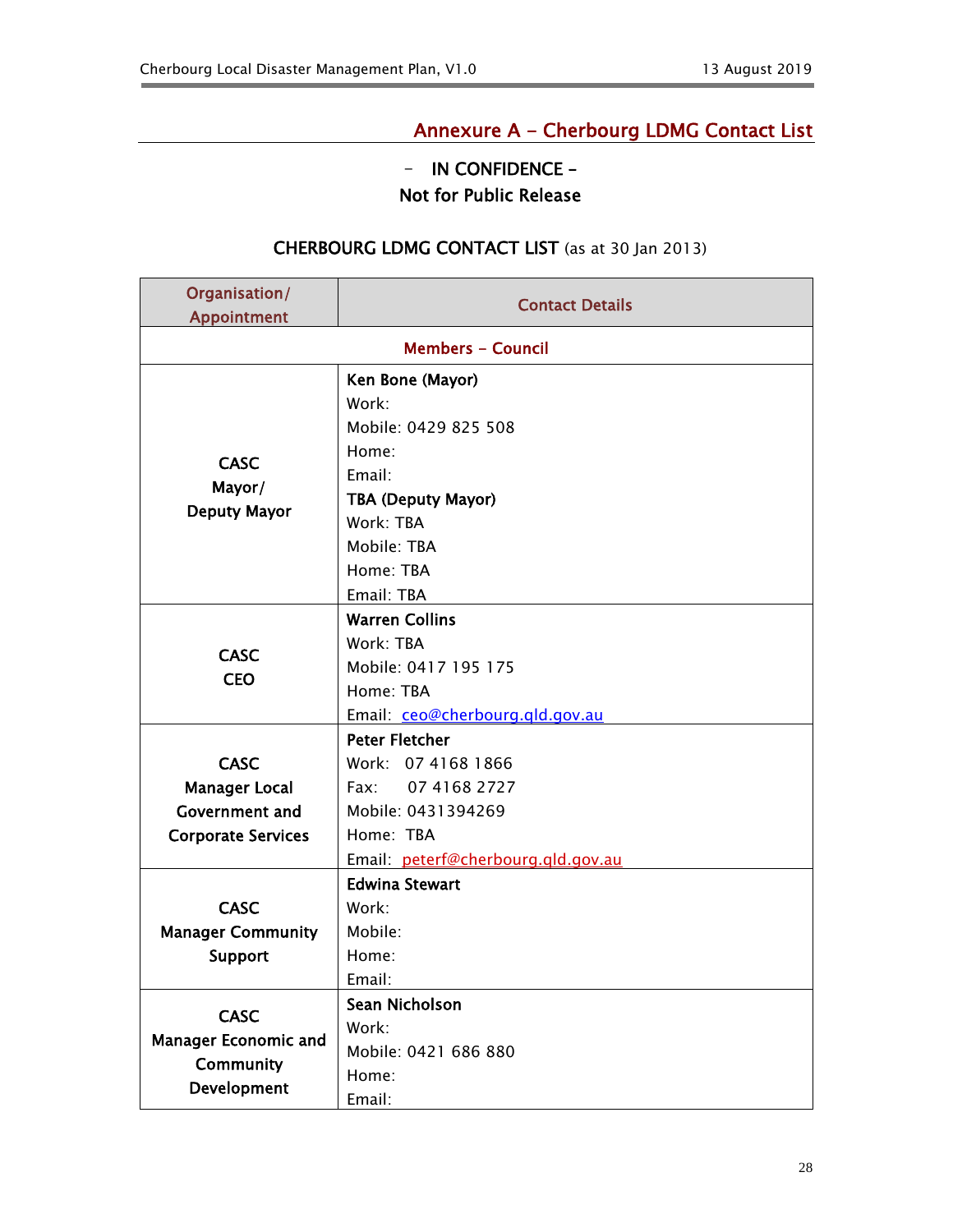| Organisation/<br><b>Appointment</b> | <b>Contact Details</b>                                           |  |
|-------------------------------------|------------------------------------------------------------------|--|
|                                     | Percy/Laurie Bond?                                               |  |
|                                     | Work:                                                            |  |
| <b>CASC</b>                         | Mobile: 0407 763 265                                             |  |
| <b>Works Supervisor</b>             | Home:                                                            |  |
|                                     | Email: 'percys@cherbourg.qld.gov.au'                             |  |
|                                     | <b>Patrick Alberts</b>                                           |  |
| <b>CASC</b>                         | Work:                                                            |  |
| <b>Environmental Health</b>         | Mobile: 0427 430 821                                             |  |
| Worker                              | Home:                                                            |  |
|                                     | Email: patricka@cherbourg.gld.gov.au                             |  |
| <b>Members - State Agencies</b>     |                                                                  |  |
|                                     | <b>Scott Prendergast</b>                                         |  |
| Old Police Service -                | Work: 4168 1166                                                  |  |
| <b>Police Sergeant</b>              | Mobile: TBA                                                      |  |
|                                     | Home:                                                            |  |
|                                     | Email: Prendergast.ScottJ@police.qld.gov.au                      |  |
|                                     | <b>Mark Long</b>                                                 |  |
| <b>Qld Fire and Rescue</b>          | Work: 4162 7100                                                  |  |
| Service - Area                      | Mobile: 0418 789 809                                             |  |
| Commander, Kingaroy                 | Home:                                                            |  |
|                                     | Email: Mark.Long@dcs.qld.gov.au                                  |  |
|                                     | <b>TBA</b>                                                       |  |
| <b>Qld Ambulance Service</b>        | Work:                                                            |  |
| <b>Station Officer Murgon</b>       | Mobile:                                                          |  |
|                                     | Home:                                                            |  |
|                                     | Email: QASMurgon.OIC@dcs.qld.gov.au                              |  |
| Emergency                           | <b>Tim Steele</b>                                                |  |
| Management                          | Work:                                                            |  |
| Queensland                          | Mobile:                                                          |  |
| <b>Area Director</b>                | Home:                                                            |  |
| <b>Gympie/South Burnett</b>         | Email: Tim.Steele@dcs.qld.gov.au                                 |  |
|                                     | <b>Clowry Kennell</b><br>Work: 4169 5928                         |  |
| <b>Chair of the Essential</b>       | Mobile:                                                          |  |
| <b>Services Group</b>               | Home:                                                            |  |
|                                     |                                                                  |  |
|                                     | Email: Clowry.Kennell@datsima.gld.gov.au<br><b>Patrice Jones</b> |  |
| <b>Cherbourg Hospital</b>           | Work:                                                            |  |
|                                     | Mobile:                                                          |  |
|                                     |                                                                  |  |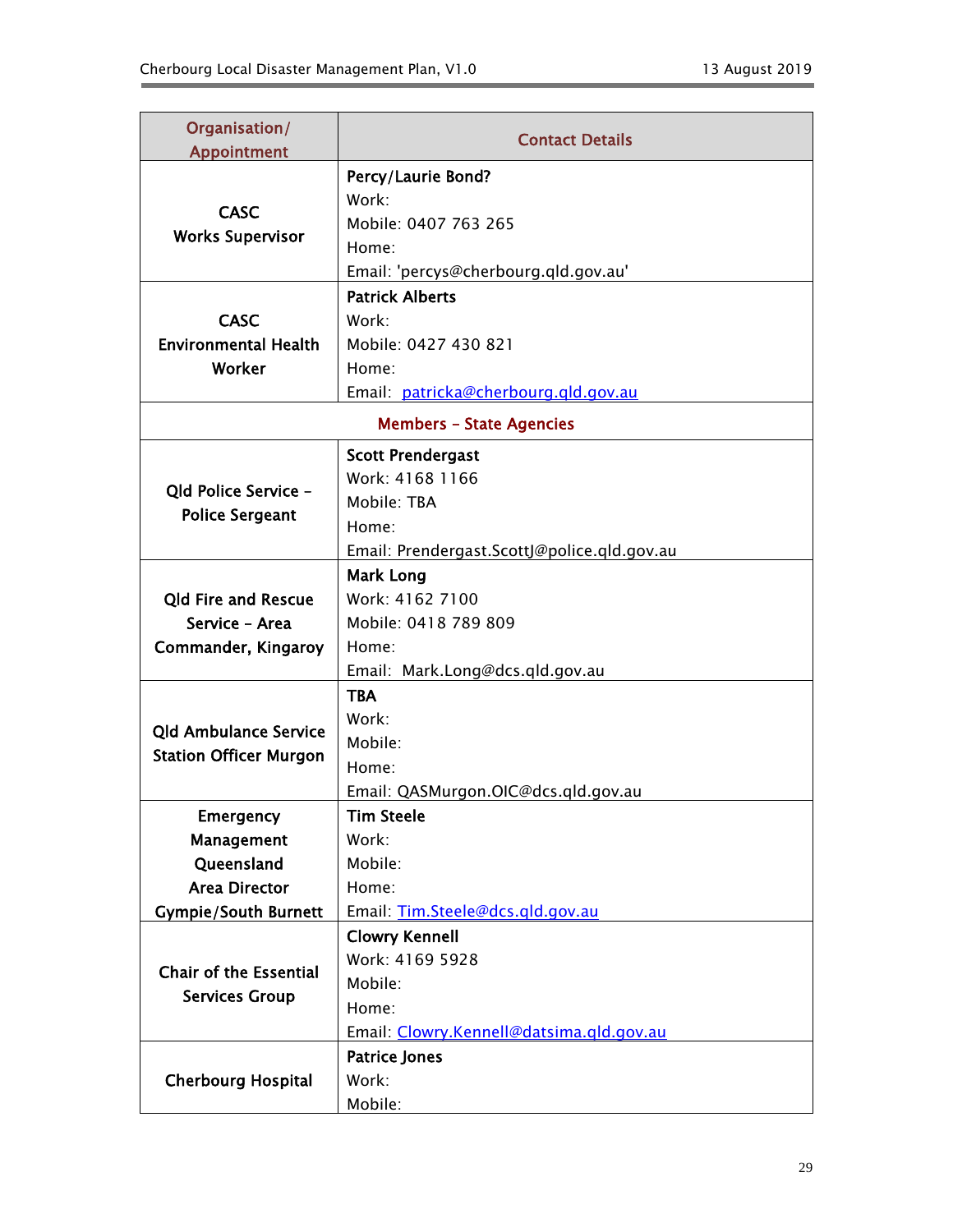| Organisation/<br><b>Appointment</b> | <b>Contact Details</b>                            |  |  |
|-------------------------------------|---------------------------------------------------|--|--|
|                                     | Home:                                             |  |  |
|                                     | Email: Patrice_Jones@Health.qld.gov.au            |  |  |
| <b>Advisors to the Local Group</b>  |                                                   |  |  |
|                                     | <b>TBA</b>                                        |  |  |
|                                     | Work:                                             |  |  |
| <b>Sunwater</b>                     | Mobile:                                           |  |  |
|                                     | Home:                                             |  |  |
|                                     | Email:                                            |  |  |
|                                     | <b>TBA</b>                                        |  |  |
|                                     | Work:                                             |  |  |
| <b>Energex</b>                      | Mobile:                                           |  |  |
|                                     | Home:                                             |  |  |
|                                     | Email:                                            |  |  |
|                                     | <b>TBA</b>                                        |  |  |
|                                     | Work:                                             |  |  |
| Radio Us Mob 94.1                   | Mobile:                                           |  |  |
|                                     | Home:                                             |  |  |
|                                     | Email:                                            |  |  |
|                                     | <b>Michael Piper</b>                              |  |  |
|                                     | Work: 4160 0780                                   |  |  |
|                                     | Mobile: 0439 663 840                              |  |  |
|                                     | Fax:: 4160 0781                                   |  |  |
|                                     | Email: michael.piper@nprsr.qld.gov.au             |  |  |
|                                     | <b>Proxies</b>                                    |  |  |
|                                     | <b>James Haig</b>                                 |  |  |
|                                     | Operations Manager, South west Region. Toowoomba. |  |  |
| <b>Qld Parks and Wildlife</b>       | james.haig@nprsr.qld.gov.au                       |  |  |
|                                     | Ph: 4699 4346.                                    |  |  |
|                                     | Mobile: 0407 632 311.                             |  |  |
|                                     | Fax: 4699 4399.                                   |  |  |
|                                     | <b>Scott Bolden</b>                               |  |  |
|                                     | Ranger, Kingaroy Base                             |  |  |
|                                     | scott.bolden@nprsr.qld.gov.au                     |  |  |
|                                     | Ph: 4160 0780.                                    |  |  |
|                                     | Mobile:0417 705 364                               |  |  |
|                                     | Fax: 4160 0781.                                   |  |  |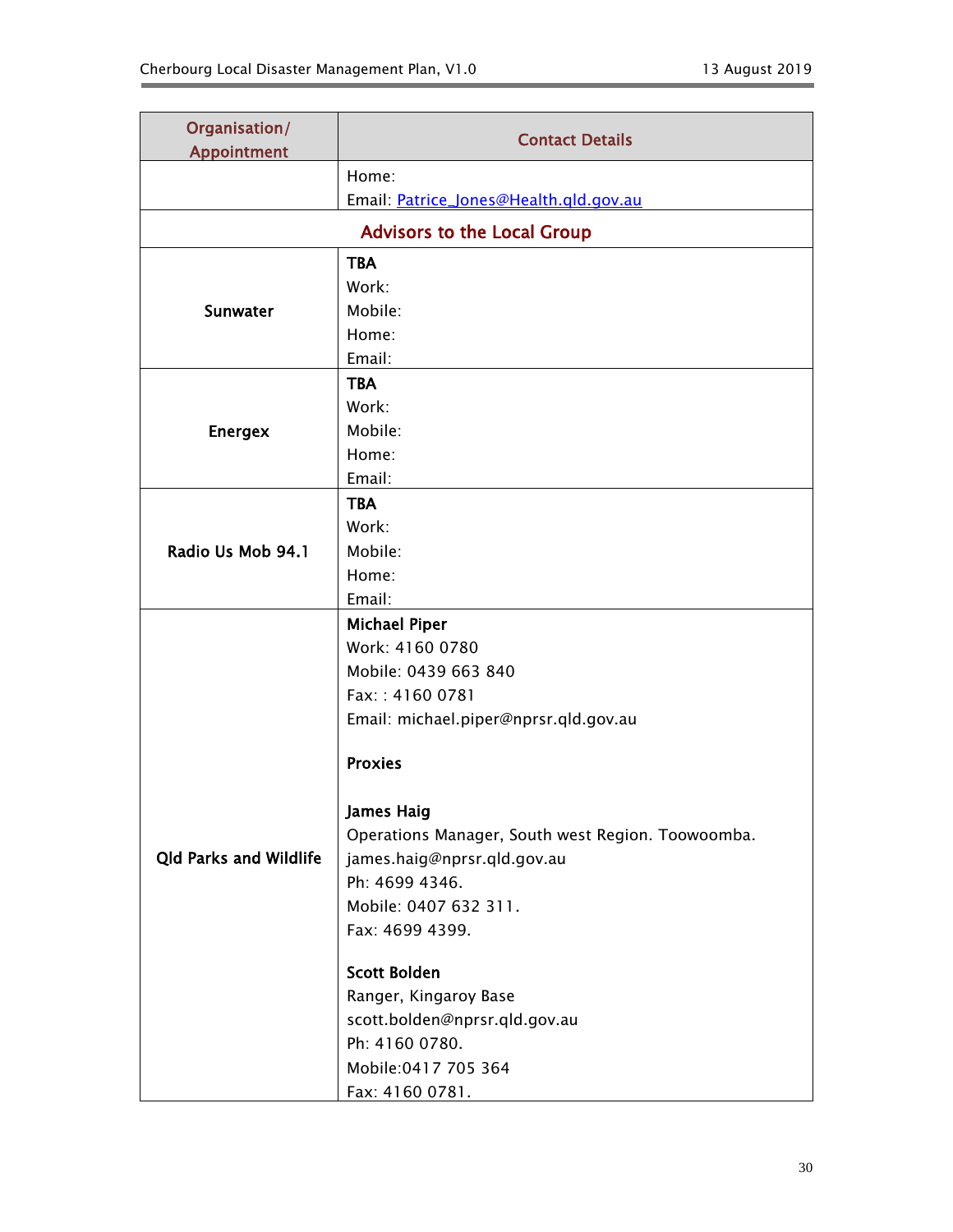| Organisation/<br>Appointment      | <b>Contact Details</b>                                 |  |
|-----------------------------------|--------------------------------------------------------|--|
|                                   |                                                        |  |
|                                   | <b>Stan Taylor</b>                                     |  |
| South Burnett Regional<br>Council | Work:4189 9100                                         |  |
|                                   | Mobile: 0429 635 127                                   |  |
|                                   | Home: TBA                                              |  |
|                                   | Email:staylor@southburnett.qld.gov.au                  |  |
|                                   | <b>Severe Weather Meteorologist</b>                    |  |
|                                   | 3239 8603                                              |  |
|                                   | (9:00am – 8:30pm between late September and mid April) |  |
|                                   | <b>Senior Meteorologist</b>                            |  |
|                                   | 3239 8750 (at all other times)                         |  |
| <b>Bureau of Meteorology</b>      | <b>Tropical Cyclone Warning Centre</b>                 |  |
|                                   | 3229 1848 or 07 3239 8780                              |  |
|                                   | <b>Flood Warning Centre</b>                            |  |
|                                   | 3229 2964 or 07 3239 8778                              |  |
|                                   |                                                        |  |

## **Other Useful Contacts:**

## Gympie Disaster District: - Not to be released to the public

| <b>District Disaster</b> | <b>Chris Sang</b>    | Provide disaster management         |
|--------------------------|----------------------|-------------------------------------|
| Coordinator              | Work:                | advice, direction and assistance to |
|                          | Mobile:              | Cherbourg Local Disaster            |
|                          | Home:                | Management Group.                   |
|                          | Email:               |                                     |
| <b>Executive Officer</b> | <b>Mick Symes</b>    | Assist the District Disaster        |
|                          | Work: 5480 1412      | Coordinator                         |
|                          | Mobile: 0447 203 389 |                                     |
|                          | Home:                |                                     |
|                          | Email:               |                                     |

## State Disaster Coordination Centre - Watch Desk - Not to be released to the public

Email: sdcc@dcs.qld.gov.au Phone: 07 3635 2387 – Watch Desk Officer (for Emergency Alerts) Fax: 07 3357 4682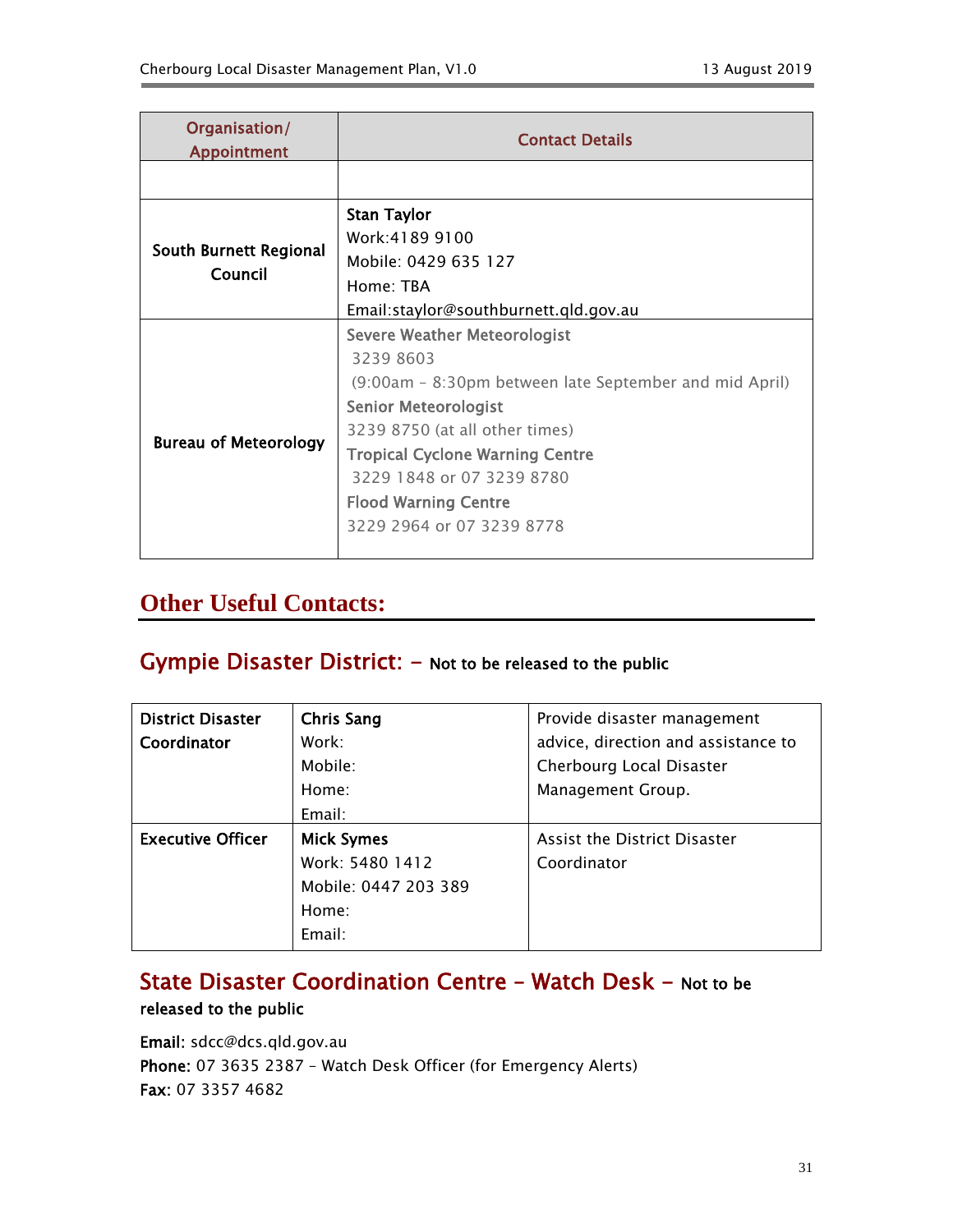<span id="page-31-0"></span>Annexure B – Cherbourg Risk Assessment (Jan 2013)

[Cherbourg Risk Assessment \(Jan 2013\)](file:///D:/Documents%20and%20Settings/jbruynius/Local%20Settings/Temporary%20Internet%20Files/OLK2C/CH%20RISK%20ASSESSMENT%20Master%20Annex%20B.docx)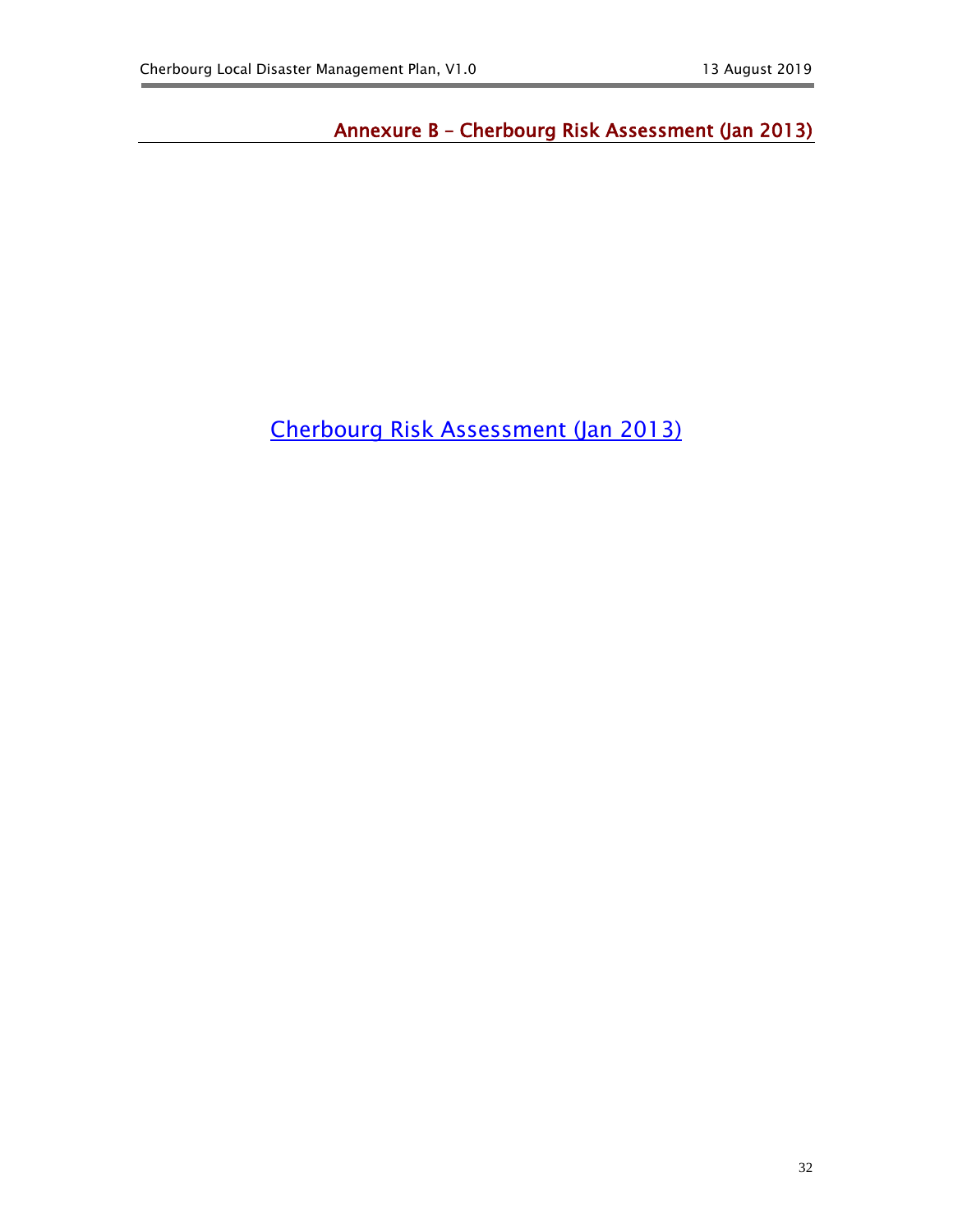<span id="page-32-0"></span>Annexure C – AECOM Flood Mapping and Warning Study

[AECOM Flood Mapping and Warning Study](file:///D:/Documents%20and%20Settings/jbruynius/Local%20Settings/Temporary%20Internet%20Files/OLK2C/AECOM%20Study/Cherbourg%20Flood%20Mapping%20and%20Warning%20System.pdf)